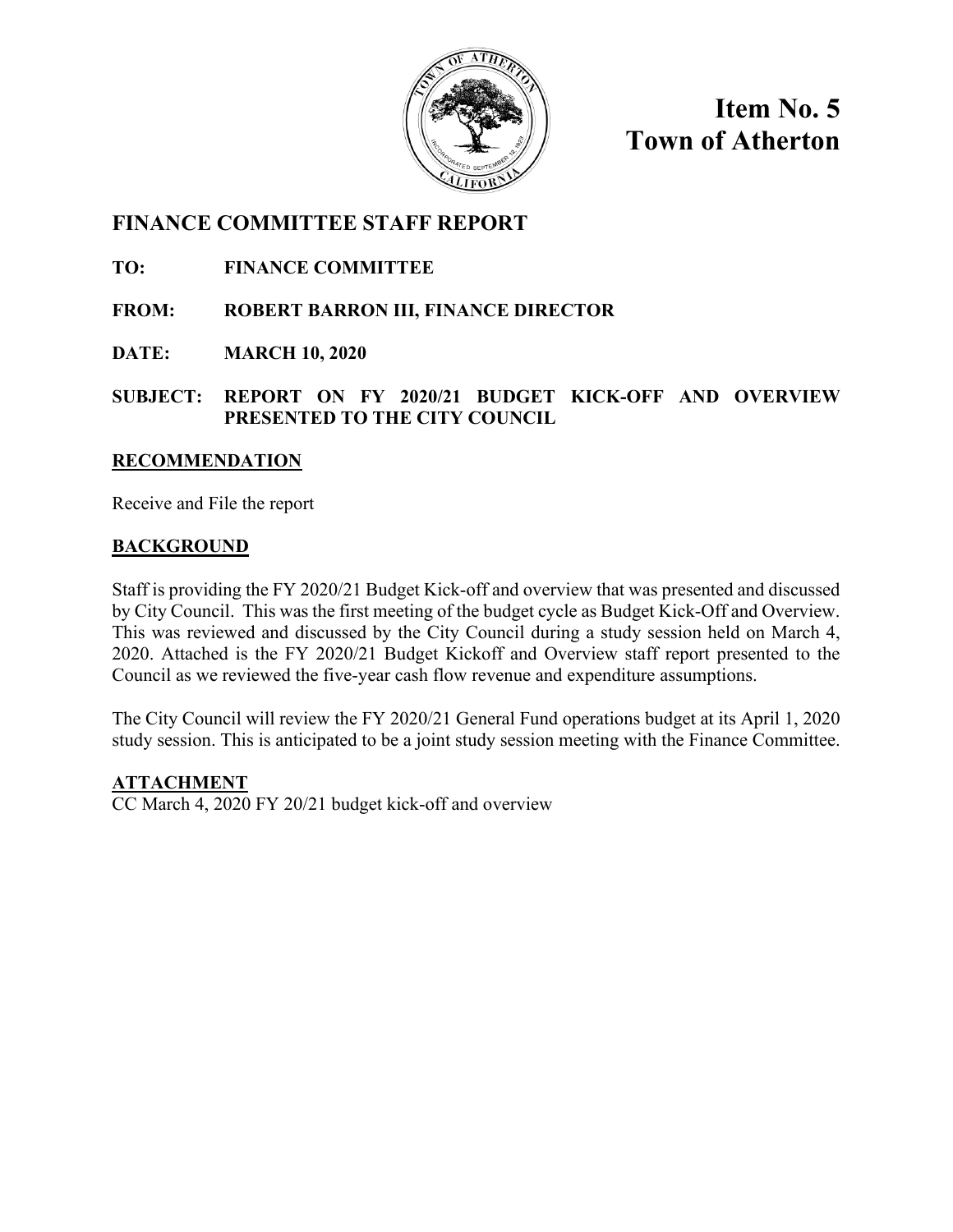

**Item No. 4 Town of Atherton**

# **CITY COUNCIL STAFF REPORT – STUDY SESSION**

# **TO: HONORABLE MAYOR AND CITY COUNCIL**

- **FROM: GEORGE RODERICKS, CITY MANAGER ROBERT BARRON III, FINANCE DIRECTOR**
- **DATE: MARCH 4, 2020**

# **SUBJECT: FY 2020/21 BUDGET KICK-OFF AND OVERVIEW**

# **RECOMMENDATION**

Review and Discuss.

# **BACKGROUND**

This the first meeting of the FY 2020/21 Budget cycle. The Budget Kick-Off and Overview is not a detailed discussion, but instead focuses on a recap of the current fiscal year, preliminary budget assumptions and the 5-year forecast.

The Town's Budget serves as one of the most important policy of the Council. It sets the Town's core strategy of financial stability; identifies the needs and priorities of the community; identifies the resources needed to meet those needs and priorities; and budgets for the services to do so.

This staff report provides, in brief:

- An overview of the FY 2019/20 Year-End Projected Fiscal Condition
- An overview of the Town's Major Revenue Sources and 5-Year Forecasts
- An overview of the Town's Major Expenditure Categories and 5-Year Forecasts
- An overview of the Budget Process and Policy Discussions

Forecasted revenues and expenditures do not represent *actual* budget expectations year over year. Forecasts serve only as a means to evaluate budget assumptions.

| FY 2020/21 Budget Calendar                                                  |
|-----------------------------------------------------------------------------|
| <b>City Council Meeting</b>                                                 |
| March 4, $2020 - Meeting \#1$                                               |
| An overview of the FY 2019/20 Year-End Projected Fiscal Condition           |
| An overview of the Town's Major Revenue Sources and 5-Year Forecasts        |
| An overview of the Town's Major Expenditure Categories and 5-Year Forecasts |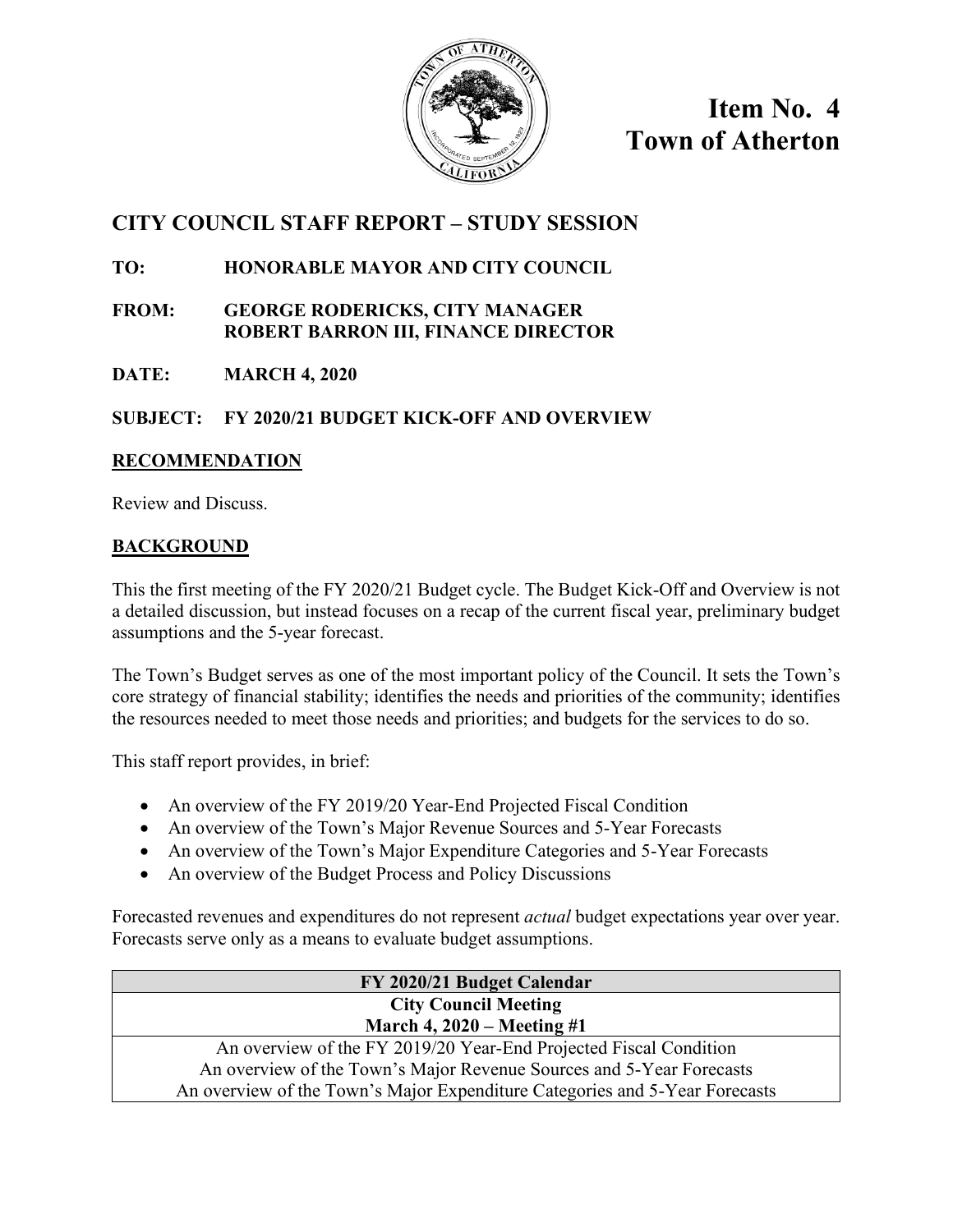| FY 2020/21 Budget Calendar                                            |  |  |  |  |  |  |
|-----------------------------------------------------------------------|--|--|--|--|--|--|
| An overview of the Budget Process and Policy Discussions              |  |  |  |  |  |  |
| <b>City Council Meeting</b>                                           |  |  |  |  |  |  |
| April 1, 2020 – Meeting #2                                            |  |  |  |  |  |  |
| Presentation of the Operations Budget                                 |  |  |  |  |  |  |
| <b>City Council Meeting</b>                                           |  |  |  |  |  |  |
| May 6, $2020 -$ Meeting #3                                            |  |  |  |  |  |  |
| Presentation of the Special Funds & Capital Projects Budget           |  |  |  |  |  |  |
| <b>City Council Meeting</b>                                           |  |  |  |  |  |  |
| June 3, 2020 – Meeting #4                                             |  |  |  |  |  |  |
| Presentation of the Final Draft Budget & Special Revenues/Other Funds |  |  |  |  |  |  |
| <b>City Council Meeting</b>                                           |  |  |  |  |  |  |
| June 18, 2020 – Meeting #5                                            |  |  |  |  |  |  |
| Adoption of the Final FY 2020/21 Budget                               |  |  |  |  |  |  |

# **ANALYSIS**

#### FY 2019/20 Year-End Projected Fiscal Condition

As noted during last month's Mid-Year Budget Report, Property Tax revenue for the year *decreased by 2.8%* over the adopted budget. The majority of this decrease was due to the shortfall in the *Property Tax in Lieu VLF* for FY 2019/20. There will be a request to the State that the VLF shortfall be appropriated in FY 2020/21.

The Educational Revenue Augmentation Fund (ERAF) remains a vital component to reduce long-term liabilities and fund one-time capital project needs. ERAF has served as a funding source in support of the Civic Center Project and is



anticipated that this will continue for the duration of construction.

At Mid-Year, staff provided the Council with a summary of the Town's fiscal condition and expectation for the rest of the fiscal year. FY 2019/20 General Fund revenues are projected at \$16.45M. FY 2019/20 General Fund expenditures are projected at \$14.85M. The projected yearend fund balance for FY 2019/20 is \$25,838,094. The Town will meet its reserve requirements for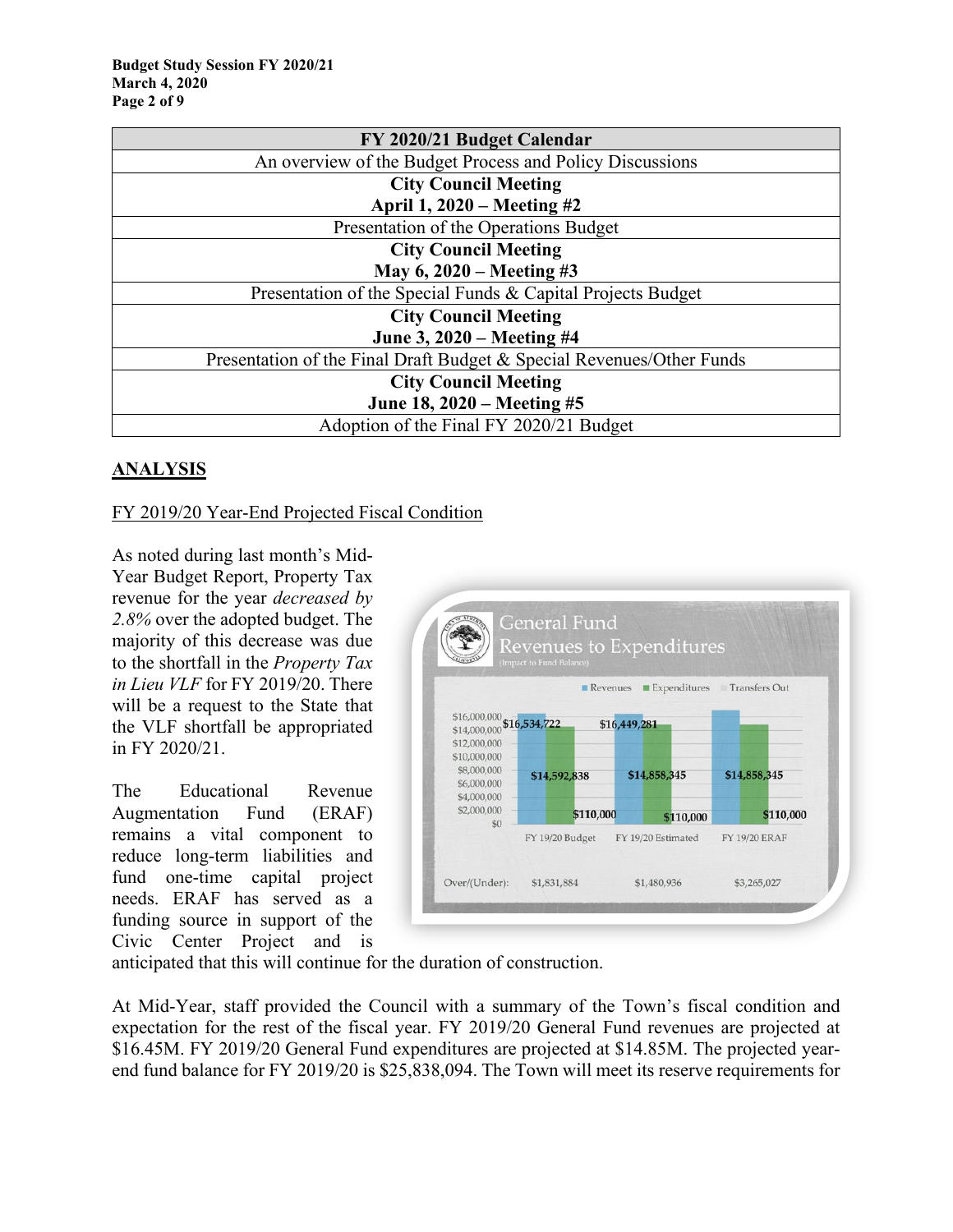FY 2019/20. The unallocated balance beyond the required reserves is 135% of adjusted expenditures.

| FY 2019/20 Expenditures (Adjusted)            | \$14,858,345 |
|-----------------------------------------------|--------------|
| Projected FY 2019/20 Ending Fund Balance      | \$25,838,094 |
| 15% Emergency Reserve                         | \$2,228,752  |
| 20% Contingency Reserve (Stabilization)       | \$2,971,669  |
| <b>Capital Facilities Replacement Reserve</b> | \$505,000    |
| <b>TOTAL RESERVE REQUIREMENT</b>              | \$5,705,421  |
| <b>General Fund Unallocated Balance</b>       | \$20,132,673 |

Major Revenue Sources and 5-Year Forecasts

The Town's major revenue sources are Property Tax, Building Fees, and ERAF.

### *Property Tax Revenue*

Property taxes comprise about 70% of the total General Fund Revenues. From FY 2011/12 to FY 2019/20, Atherton has seen a growth of assessed property value by approximately 83% - about 7.9% per year.

| <b>Tax Year</b> | <b>Assessed Property Value</b> | <b>Growth Year over Year</b> |
|-----------------|--------------------------------|------------------------------|
| 2011/12         | \$6,373,832,577                |                              |
| 2012/13         | \$6,949,217,818                | $9.03\%$                     |
| 2013/14         | \$7,575,935,532                | 9.02%                        |
| 2014/15         | \$8,068,565,397                | $6.50\%$                     |
| 2015/16         | \$8,791,201,962                | $9.00\%$                     |
| 2016/17         | \$9,512,555,665                | 8.21%                        |
| 2017/18         | \$10,220,091,841               | $7.44\%$                     |
| 2018/19         | \$10,941,160,453               | 7.06%                        |
| 2019/20         | \$11,664,530,505               | 6.61%                        |

The net Assessed Value change from FY 2017/18 to FY 2018/19 is \$723,370,052. Atherton's changes in property values are based mainly on CPI growth, residential remodels, and new construction on razed properties. According to the Town's Property Tax Consultant HdL, property tax revenue is anticipated to level out at 4% to 5% over the next couple of years. For the 5-year forecast, *staff projected a 5% increase in year one, a 4% increase in years two through four, and 3.5% in year five.* For the purposes of budgeting, these are conservative projections. In reality, staff anticipates that we will exceed these projections. Excess will be used toward Councilidentified priorities.

# *Building Permit Revenues*

Building permit revenue is another major revenue source for the Town. Total includes the basic building permit fee (calculated based a valuation per square foot); various flat fees for plumbing,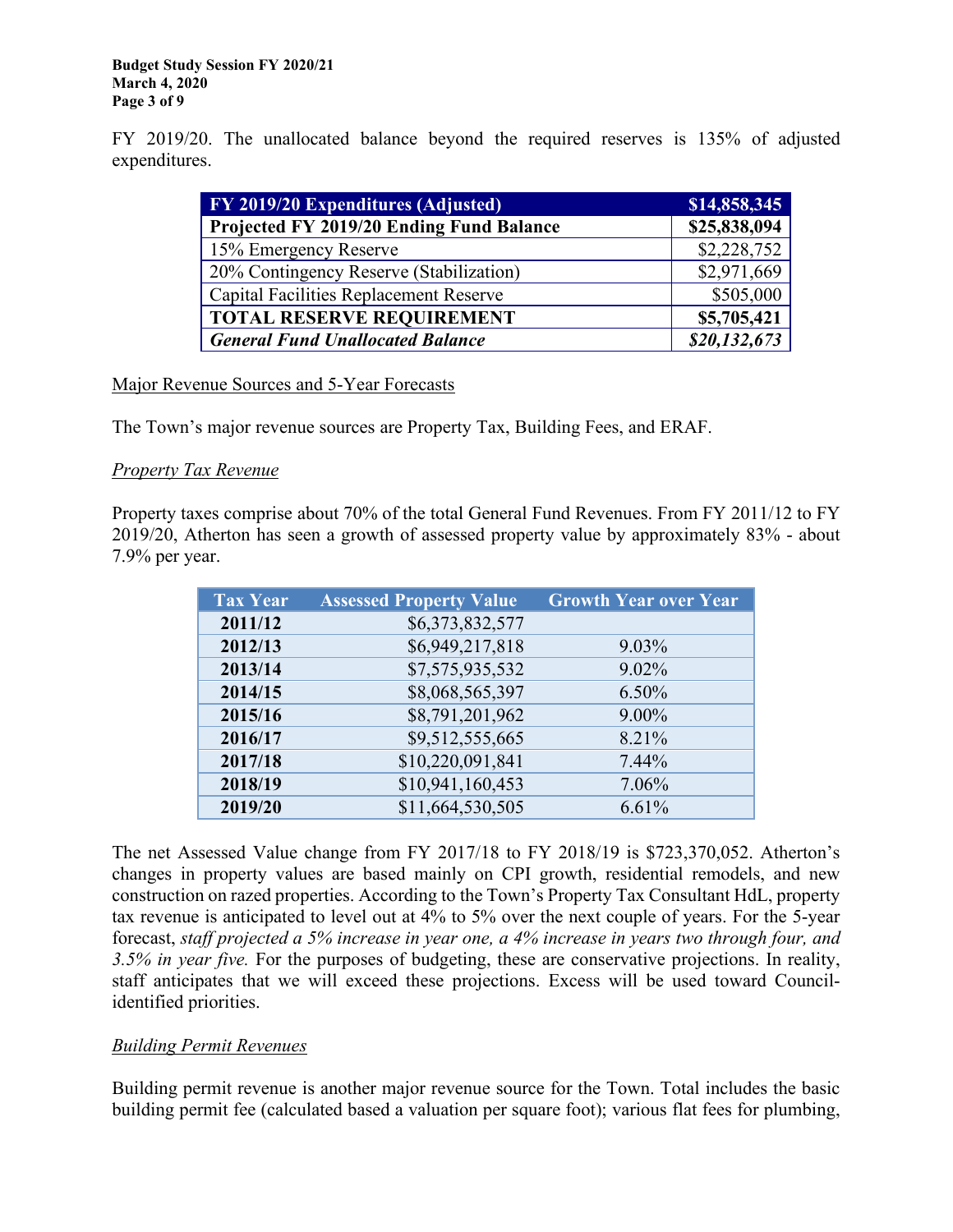mechanical and electrical permits; grading and drainage permits; and plan check fees. Staff projects building fees conservatively at 2% annually. Building activity is a function of the economy and is not easily predictable.

# *ERAF*

From FY 2013/14 to FY 2015/16, the Town allocated a total of \$3,211,958 of ERAF funds toward Council priorities. From FY 2015/16 forward to today, ERAF funds are allocated to the Town Center Project.

| <b>Fiscal Year</b> | <b>Budget Amount</b> | <b>Actual Amount</b> | <b>Use of Funds</b>           |
|--------------------|----------------------|----------------------|-------------------------------|
| FY 2013/14         | \$700,000            | \$1,020,000          | <b>OPEB</b> Liabilities       |
| FY 2014/15         | \$700,000            | \$1,125,000          | $$680,684 - OPER$ Liabilities |
|                    |                      |                      | $$444,316 - Works'$ Comp      |
| FY 2015/16         | \$1,200,000          | \$1,066,958          | \$112,998- WC Equity          |
|                    |                      |                      | \$548,950- CalPERS UAL        |
|                    |                      |                      | \$405,010- Additional CIP     |
| FY 2016/17         | \$1,033,000          | \$1,103,185          | Town Center                   |
| FY 2017/18         | \$1,066,958          | \$1,280,172          | <b>Town Center</b>            |
| FY 2018/19         | \$1,025,000          | \$1,691,772          | <b>Town Center</b>            |

FY 2018/19 ERAF revenue was projected at \$1,025,000. Actual revenue for FY 2018/19 was \$1,691,772. The Town's ERAF for FY 2019/20 is \$1,781,091. This is an increase of \$484,091 over budget of \$1,300,000. Since FY 2013/14 ERAF revenues increased 75%.

Staff does not anticipate that the amount received in FY 2019/20 will continue as the new base as some of it was identified as a 1-time shift. For FY 2020/21 staff projects ERAF at \$1,450,000.

Although ERAF is currently allocated toward the Town Center Project, the Council specifically directs the use of ERAF each budget year.

These three major revenues represent the primary revenues to the Town. Below is a table that reflects 5-year projections for these three revenue sources.

| <b>Major Revenues</b>                                              |              |              |              |              |              |  |  |  |  |  |
|--------------------------------------------------------------------|--------------|--------------|--------------|--------------|--------------|--|--|--|--|--|
| FY 2024/25<br>FY 2022/23<br>FY 2020/21<br>FY 2021/22<br>FY 2023/24 |              |              |              |              |              |  |  |  |  |  |
| <b>Property Taxes</b>                                              | \$12,088,100 | \$12,571,624 | \$13,069,612 | \$13,592,397 | \$14,068,131 |  |  |  |  |  |
| <b>Building Fees</b>                                               | \$1,731,459  | \$1,766,088  | \$1,801,410  | \$1,837,438  | \$1,874,187  |  |  |  |  |  |
| <b>Excess ERAF</b>                                                 | \$1,450,000  | \$1,500,000  | \$1,500,000  | \$1,550,000  | \$1,550,000  |  |  |  |  |  |
| <b>Total Revenues</b>                                              | \$15,269,559 | \$15,837,712 | \$16,371,022 | \$16,979,835 | \$17,492,318 |  |  |  |  |  |

As part of the budget process staff reviews and projects other significant revenues to ensure there is adequate funding to meet operational service levels. Except for Planning Revenue (2%), *these revenues are projected at 1% to 2% and/or based on historical amounts received in the 5-year forecast*. The following table reflects the projects of other significant revenue sources.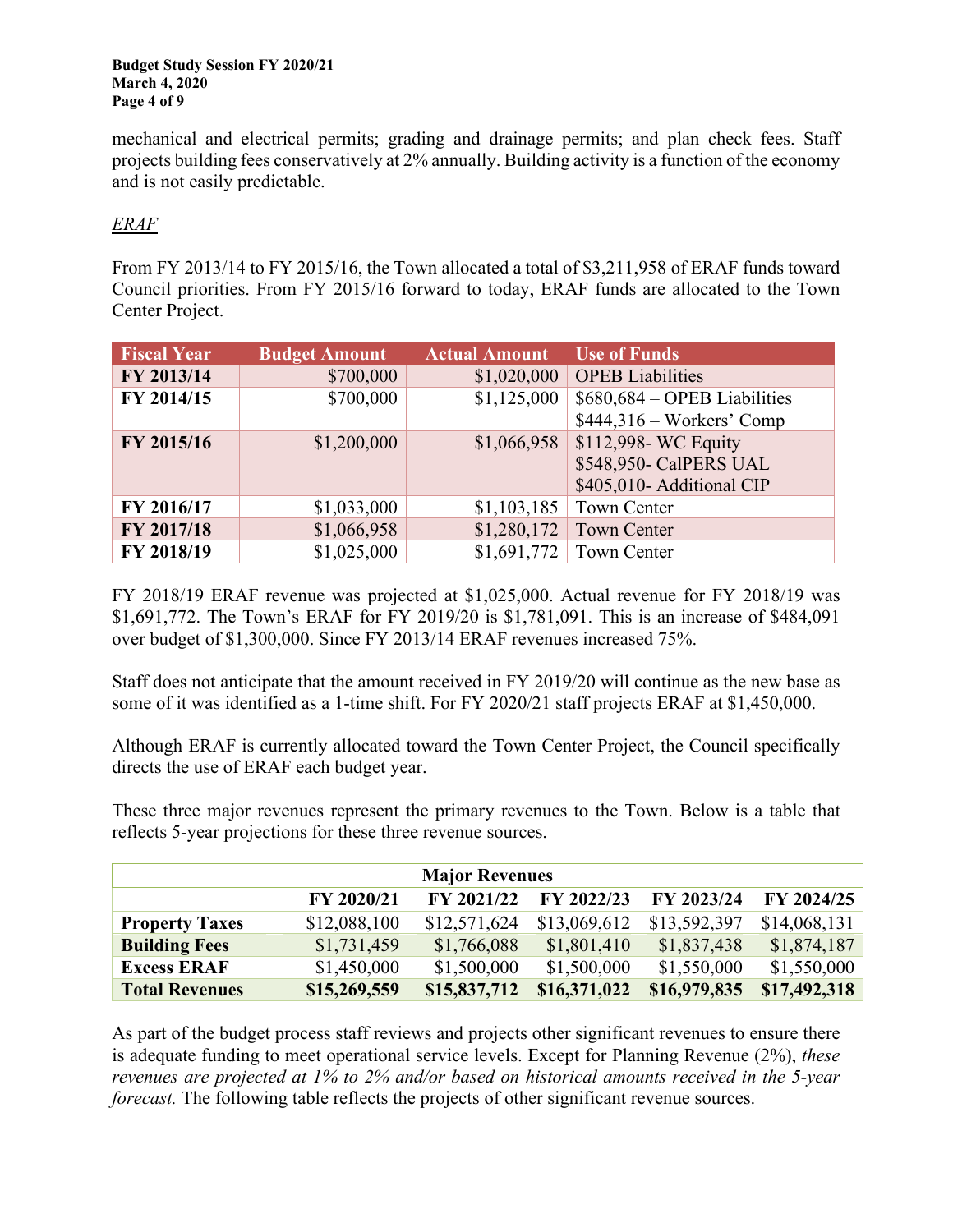|                                                                    | <b>Other Significant Revenues</b> |             |             |             |             |  |  |  |  |  |
|--------------------------------------------------------------------|-----------------------------------|-------------|-------------|-------------|-------------|--|--|--|--|--|
| FY 2024/25<br>FY 2023/24<br>FY 2020/21<br>FY 2021/22<br>FY 2022/23 |                                   |             |             |             |             |  |  |  |  |  |
| <b>Sales &amp; Use Tax</b>                                         | \$322,769                         | \$327,609   | \$332,523   | \$335,849   | \$339,207   |  |  |  |  |  |
| <b>Franchise Fees</b>                                              | \$922,244                         | \$936,078   | \$950,119   | \$959,620   | \$969,216   |  |  |  |  |  |
| <b>Business License</b>                                            | \$267,274                         | \$271,283   | \$275,352   | \$278,106   | \$280,887   |  |  |  |  |  |
| <b>Planning Revenue</b>                                            | \$236,946                         | \$241,685   | \$246,519   | \$251,449   | \$256,478   |  |  |  |  |  |
| <b>DPW Revenue</b>                                                 | \$545,700                         | \$553,350   | \$561,115   | \$566,369   | \$571,676   |  |  |  |  |  |
| Park                                                               |                                   |             |             |             |             |  |  |  |  |  |
| <b>Program Revenue</b>                                             | \$242,964                         | \$246,608   | \$250,341   | \$252,913   | \$255,512   |  |  |  |  |  |
| <b>Other Revenue</b>                                               | \$744,145                         | \$750,674   | \$763,008   | \$781,860   | \$791,788   |  |  |  |  |  |
| <b>Total Revenues</b>                                              | \$3,282,042                       | \$3,327,287 | \$3,378,977 | \$3,426,166 | \$3,464,734 |  |  |  |  |  |

#### Major Expenditure Categories and 5-Year Forecasts

The Town reviews and reduces its operational costs where feasible. With the Town Center projection under construction, it is prudent to manage costs as the General Fund bears the burden of funding for completion of this important milestone project.

The Town has made significant policy decisions over the years that have reduced the Town's longterm liability and current operational labor costs. Recent cost-sharing agreements with employees provide that non-sworn employees pick up 1% and sworn employees pick up 3% of the *employer costs* related to retirement in addition to their own employee shares. This arrangement will benefit the Town more significantly over time.

The Town implemented a cafeteria-style health benefit plan that places limits on the Town's contribution amounts. Further, the Town has eliminated employer-paid retiree healthcare. The Town has also taken steps to reduce its long-term liabilities by prudently funding its Other Post Employment Benefit (OPEB) Trust. These measures have had a direct impact on the Town's current and future year operational costs.

| <b>Salaries &amp; Benefits</b>                                     |             |             |             |             |             |  |  |  |  |
|--------------------------------------------------------------------|-------------|-------------|-------------|-------------|-------------|--|--|--|--|
| FY 2021/22<br>FY 2023/24<br>FY 2024/25<br>FY 2020/21<br>FY 2022/23 |             |             |             |             |             |  |  |  |  |
| Administration                                                     | \$686,962   | \$714,440   | \$739,445   | \$765,326   | \$795,939   |  |  |  |  |
| <b>Finance</b>                                                     | \$566,392   | \$589,048   | \$609,665   | \$631,003   | \$656,243   |  |  |  |  |
| <b>Building</b>                                                    | \$252,101   | \$262,185   | \$271,362   | \$280,859   | \$292,094   |  |  |  |  |
| <b>Police</b>                                                      | \$6,568,065 | \$6,830,787 | \$7,069,865 | \$7,317,310 | \$7,610,003 |  |  |  |  |
| <b>DPW</b>                                                         | \$527,535   | \$548,636   | \$567,838   | \$587,713   | \$611,221   |  |  |  |  |
| <b>Total</b>                                                       | \$8,601,055 | \$8,945,097 | \$9,258,175 | \$9,582,212 | \$9,965,500 |  |  |  |  |

The 5-Year Projections for Salaries and Benefits is shown below.

Major operational expenditure categories within the department budgets are *Professional Services* and *Other Technical Services*. These expenditure categories represent a variety of contract services, software licensing, and basic operational costs. These are built into the projection table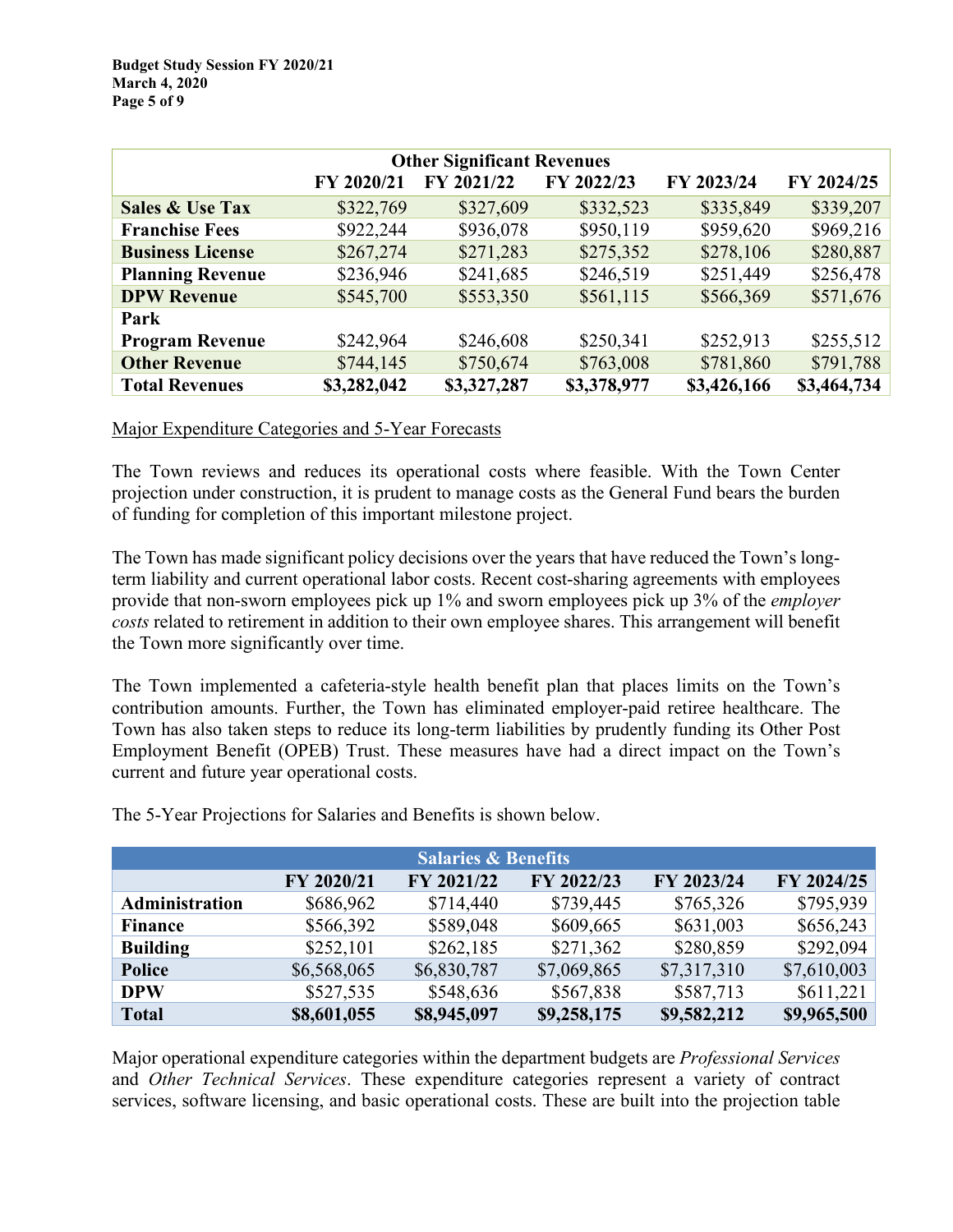#### **Budget Study Session FY 2020/21 March 4, 2020 Page 6 of 9**

below and represent services such as building and safety, maintenance services, park event services, tree maintenance, IT services, legal services, planning services, IT services, and animal control services. Services provided under contract are not Town staff. The budget assumptions for the General Operations expenditure budgets are 3% to 4% year to year. Actual budget requirements may be slightly different as we move through the budget process.

| <b>Operational</b>  |             |             |             |             |             |
|---------------------|-------------|-------------|-------------|-------------|-------------|
| <b>Expenditures</b> | FY 2020/21  | FY 2021/22  | FY 2022/23  | FY 2023/24  | FY 2024/25  |
| Council             | 58,067      | 60,390      | 62,504      | 64,379      | 66,632      |
| Administration      | 130,609     | 135,834     | 140,588     | 144,806     | 149,874     |
| <b>Attorney</b>     | 279,184     | 290,351     | 300,514     | 309,529     | 320,363     |
| <b>Finance</b>      | 212,404     | 221,173     | 228,480     | 235,334     | 243,571     |
| <b>Planning</b>     | 325,856     | 335,632     | 345,701     | 356,072     | 366,754     |
| <b>Building</b>     | 1,050,797   | 1,092,829   | 1,131,078   | 1,165,011   | 1,205,786   |
| Inter-department    | 819,382     | 852,157     | 881,982     | 904,536     | 929,563     |
| <b>Police</b>       | 867,696     | 902,404     | 933,988     | 962,008     | 995,678     |
| <b>DPW</b>          | 1,862,860   | 1,937,375   | 2,005,183   | 2,065,339   | 2,130,993   |
| <b>Total Amount</b> | \$5,606,855 | \$5,828,145 | \$6,030,018 | \$6,207,012 | \$6,409,213 |

# *Pension Liabilities*

Beginning with the June 30, 2016 Valuation Report, the CalPERS pension discount rate reduced from 7.5% to 7.375%. The rate was reduced again on June 30, 2017 to 7.25%. On June 30, 2018, it was reduced once again to 7.0%. The effect of these changes is a gradual increase in the required contributions. Staff monitors the discount rate and the effects on pension liabilities.

The contribution rate set by CalPERS for Miscellaneous Employees (non-sworn) is 10.327% in FY 2019/20. It will increase to 11.199% in FY 2020/21. The contribution rate set by CalPERS for Public Safety Employees (sworn) is 23.654% in FY 2019/20. It will increase to 25.54% in FY 2020/21. As a result of the cost sharing agreements with staff, non-sworn employees contribute 1% toward the employer rate and sworn employees contribute 3%. These cost sharing payments result in operational savings to the Town of more than \$90,000 going forward.

The Town's Unfunded Actuarial Liability (UAL) payments (minimum annual payments to CalPERS) look as follows:

| <b>Unfunded Accrued Liability</b>                                                  |             |             |             |             |             |  |  |  |  |  |
|------------------------------------------------------------------------------------|-------------|-------------|-------------|-------------|-------------|--|--|--|--|--|
| FY 2020/21<br>FY 2023/24<br>FY 2024/25<br>FY 2021/22<br>FY 2022/23<br><b>Plans</b> |             |             |             |             |             |  |  |  |  |  |
| Miscellaneous                                                                      | \$352,800   | \$433,125   | \$500,550   | \$500,550   | \$500,550   |  |  |  |  |  |
| Public Safety                                                                      | \$918,750   | \$1,121,625 | \$1,288,975 | \$1,321,875 | \$1,321,875 |  |  |  |  |  |
| Total                                                                              | \$1,271,550 | \$1,554,750 | \$1,789,525 | \$1,822,425 | \$1,822,425 |  |  |  |  |  |

The above UAL's are invoiced to the Town at the beginning of each fiscal year. Paying at the beginning of the year as a lump sum versus monthly results in a savings to the Town.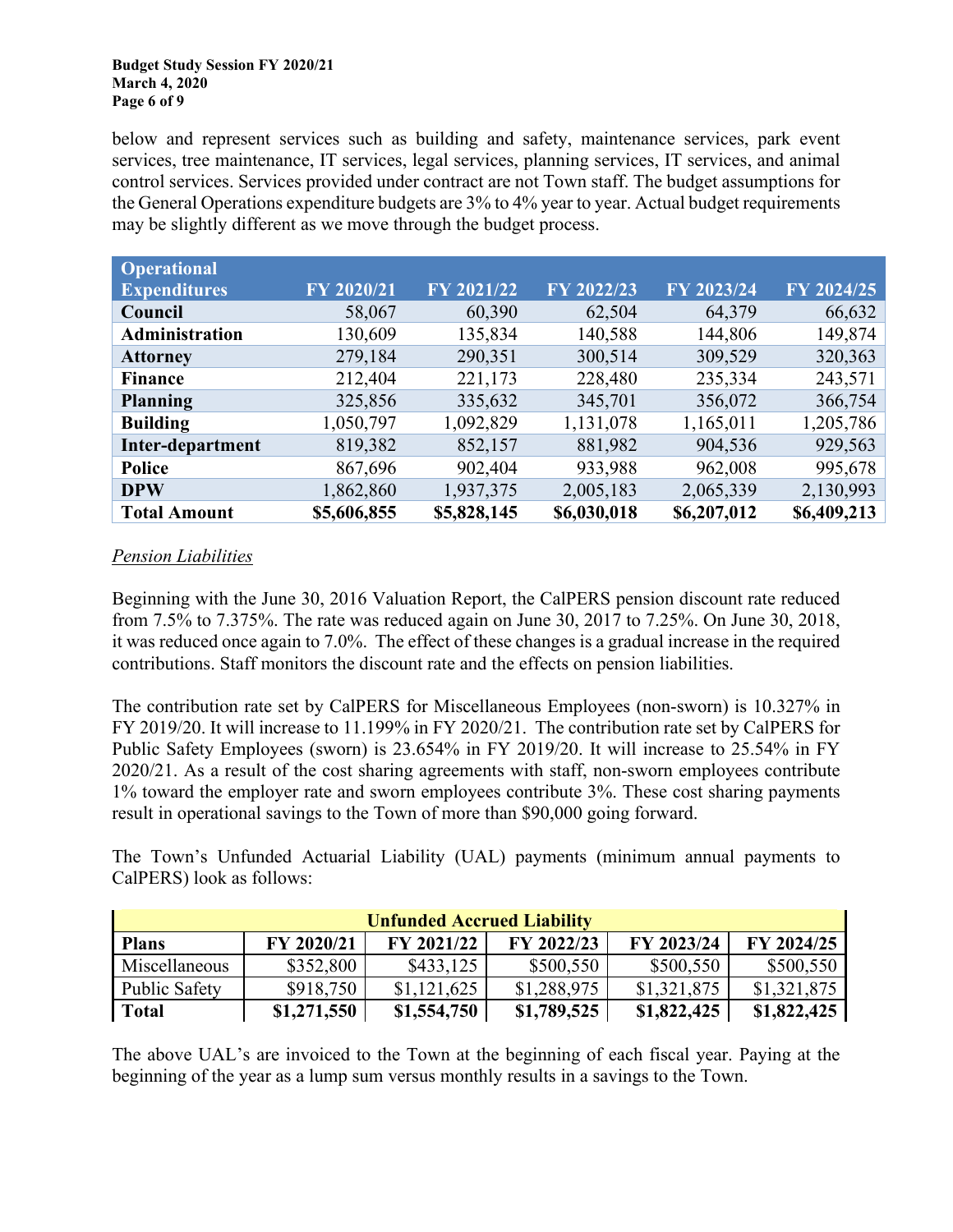CalPERS Actuarial Reports are reviewed each year by the Finance Committee. The Reports include sensitivity analysis that projects the impact of varied rates of return, above and below the established discount rate. These Reports are available on the Town's website as part of the CalPERS Actuarial Reports archive. A CalPERS Actuary will be attending a future meeting of the Finance Committee to provide additional insight on the future of pension liabilities.

The FY 2018/19 Financial Reports recorded a net pension liability of \$16,197,111 (local miscellaneous and public safety). This is an increase of \$75,545 from the previous year. Staff presented the CalPERS Actuarial Reports to the Finance Committee in November 2019 as part of the Committee's Annual Review of the Reports. Follow-up from the Committee's review was a recommendation that once the Town Center is complete, the Council consider paying down its unfunded pension liabilities through the funding of a Pension Rate Stabilization Trust (PARS Trust). The Committee will submit that recommendation following the coming meeting with the CalPERS Actuary.

# *Capital Projects*

*Capital Projects* will be addressed in detail at Meeting #3 – May 6. The Town Center Project is the Town's major capital focus. The Town is currently working through the EIR portion of the water capture facility. Basic capital projects (streets, drainage, bicycle-pedestrian) will continue.

*Funding sources for capital projects are the following:*

| <b>General Fund</b>              | <b>Library Funds</b>                |
|----------------------------------|-------------------------------------|
| <b>Capital Improvement Fund</b>  | <b>Channel Funds</b>                |
| <b>Measure A &amp; Measure M</b> | <b>Surface Transportation Funds</b> |
| <b>Gas Tax</b>                   | Donations (Civic Center)            |
| <b>MTC</b> transportation Funds  | <b>Remaining Parcel Tax</b>         |

# Fund and Reserve Balances

The Town maintains its reserve balances consistent with Town established policy. The General Fund is the Town's primary operating fund. This Fund maintains reserve balances for emergencies, operating reserves, capital reserves and unallocated reserves. The Town currently has a General Fund Committed Fund Balance *called Emergency Reserves*. The Town Council has committed to set aside 15% of the actual annual General Fund operating expenditures specifically as its Emergency Reserve each year.

The Town also has a *General Fund Operating Reserve* set at 20% of the actual annual General Fund operating expenditures. There is no defined use for the Operating Reserve. However, as the Town approaches financing for the Town Center Project, staff and the Town's financing team strongly advises that both the operational reserve and emergency reserves be maintained in full for credit rating purposes. The Town has never obtained debt and therefore does not have a credit rating. These funds represent assurance to lenders and reflect an ability to maintain debt service payments in the event of an emergency.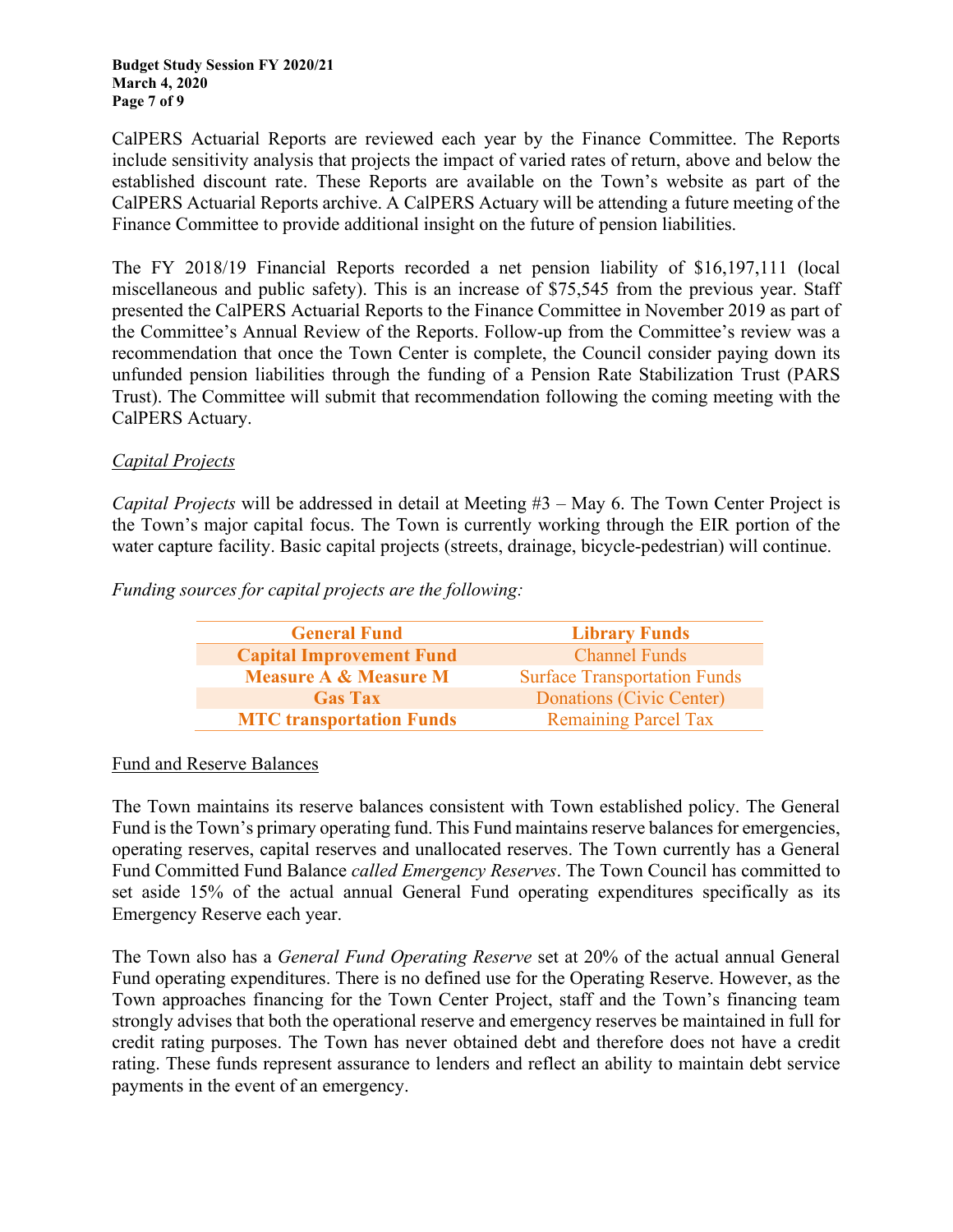The Town set up a *Capital Facilities Replacement Fund* in the amount of \$505,000. This was set up as for future replacement of building facilities. This fund will be used toward the Town Center Project. Once the project is complete, staff will return with an annual depreciation allocation of approximately \$500,000 per year that will replenish the fund.

Any remaining fund balance not reserved or committed is designated as *Unallocated Fund Balance*. This Unallocated Fund Balance represents funds that have not yet been assigned. These are the funds currently being targeted to fund the Town Center completion.

The Town is currently working to issue Certificates of Participation for the project. The issuance of COP's is strictly due to timing of cash flows to the General Fund. The Library portion of the Project is fully funded with Library Funds. Funding for the remainder of the Construction Project will come from a combination of the Unallocated General Fund Balance (\$17.5m), Atherton Now donations (\$3.3m), CIP Funds (\$2.6m), Capital Facilities Reserve (\$505k) and available General Funds received over the project's fiscal years (estimated at \$7.7m). It is anticipated these funds (\$31.5m) are sufficient to fund the project.

# *Budget Process and Policy Discussions*

The budget process is done in stages to allow the City Council and public time to review the General Fund Operations Budget, the Capital Improvement Budget, Special Revenues and Internal Service Funds. The budget process provides staff the opportunity to examine programs, propose changes in current services, outline operational needs and recommend capital outlay items to the City Council.

# *Budget Goals*

As staff prepares the budget, staff will set goals for each department that continue to maintain or enhance the level of service throughout the community, while ensuring that the Town maintains its core strategy of fiscal stability. These goals are based on the overall Council Policy Goals.

# **POLICY FOCUS**

The policy focus for this item is discussion and overview of the budget process, philosophy and assumptions. There are policy areas for Council discussion and direction. Discussion includes budget revenue and expenditure assumptions, the use of excess ERAF, contributing excess revenue toward the Construction of the Town Center project, reserve policies, and a policy focus on the reduction of long-term liabilities.

# **FISCAL IMPACT**

None.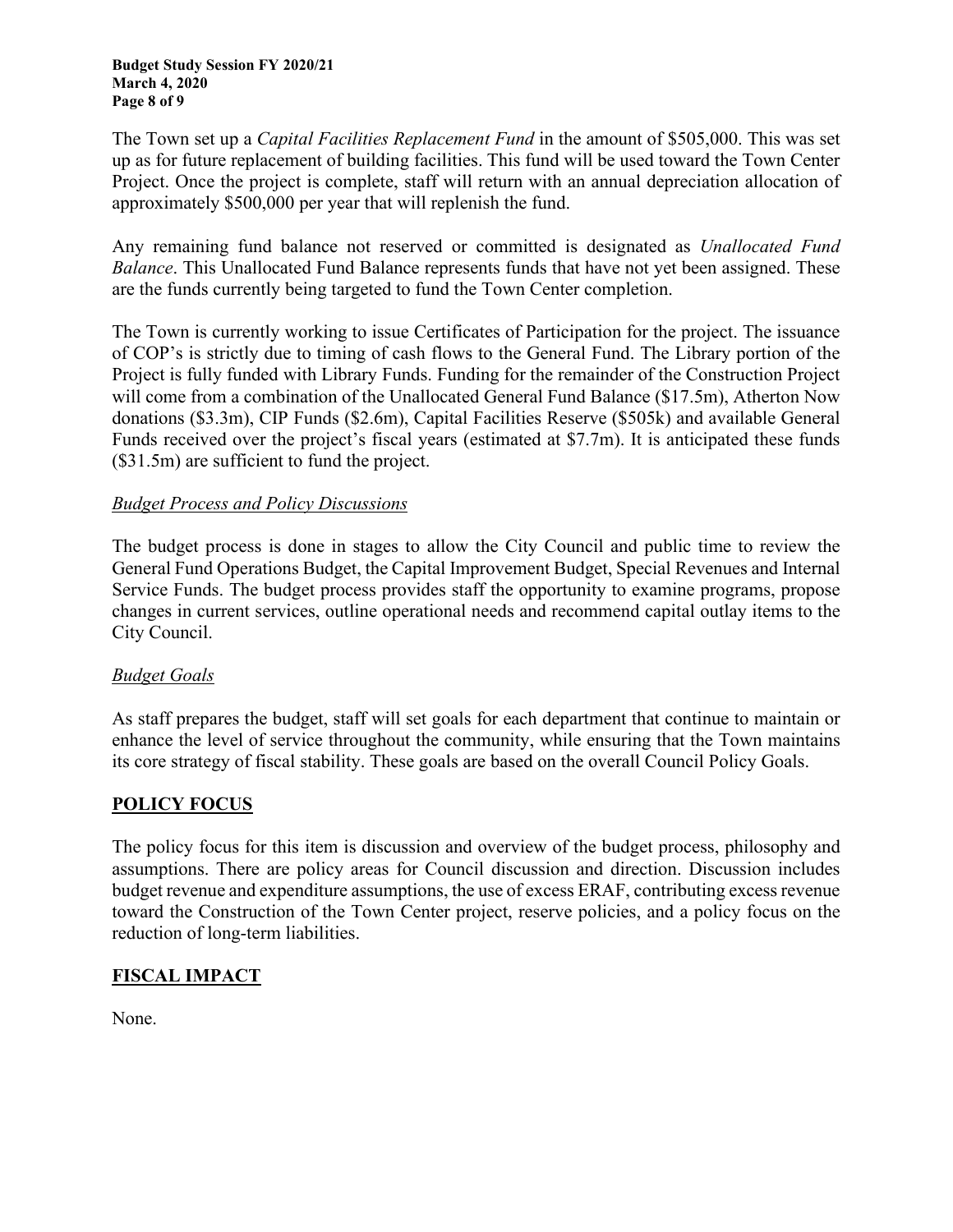# **PUBLIC NOTICE**

Public notification was achieved by posting the agenda, with this agenda item being listed, at least 72 hours prior to the meeting in print and electronically. Information about the project is also disseminated via the Town's electronic News Flash and Atherton Online. There are approximately 1,200 subscribers to the Town's electronic News Flash publications. Subscribers include residents as well as stakeholders – to include, but be not limited to, media outlets, school districts, Menlo Park Fire District, service provides (water, power, and sewer), and regional elected officials.

The Town maintains a Fiscal Transparency web portal and includes all budget information on its website. Links to these various areas are below:

Fiscal Transparency Web Page:<http://www.ci.atherton.ca.us/index.aspx?NID=269>

Archive of Town Budgets:<http://www.ci.atherton.ca.us/index.aspx?nid=273>

Financial Data Portal (OpenGov):<http://www.ci.atherton.ca.us/index.aspx?nid=361>

Financial Audit Archive: [http://www.ci.atherton.ca.us/Archive.aspx?AMID=39&Type=&ADID=](http://www.ci.atherton.ca.us/Archive.aspx?AMID=39&Type=&ADID)

Actuarial Valuations Archive: [http://www.ci.atherton.ca.us/Archive.aspx?AMID=61&Type=&ADID=](http://www.ci.atherton.ca.us/Archive.aspx?AMID=61&Type=&ADID)

Labor Contracts, Agreements, and Salary/Benefit Information: <http://www.ci.atherton.ca.us/index.aspx?nid=192>

# **ATTACHMENTS**

FY 2020/21 General Fund Five Year Forecast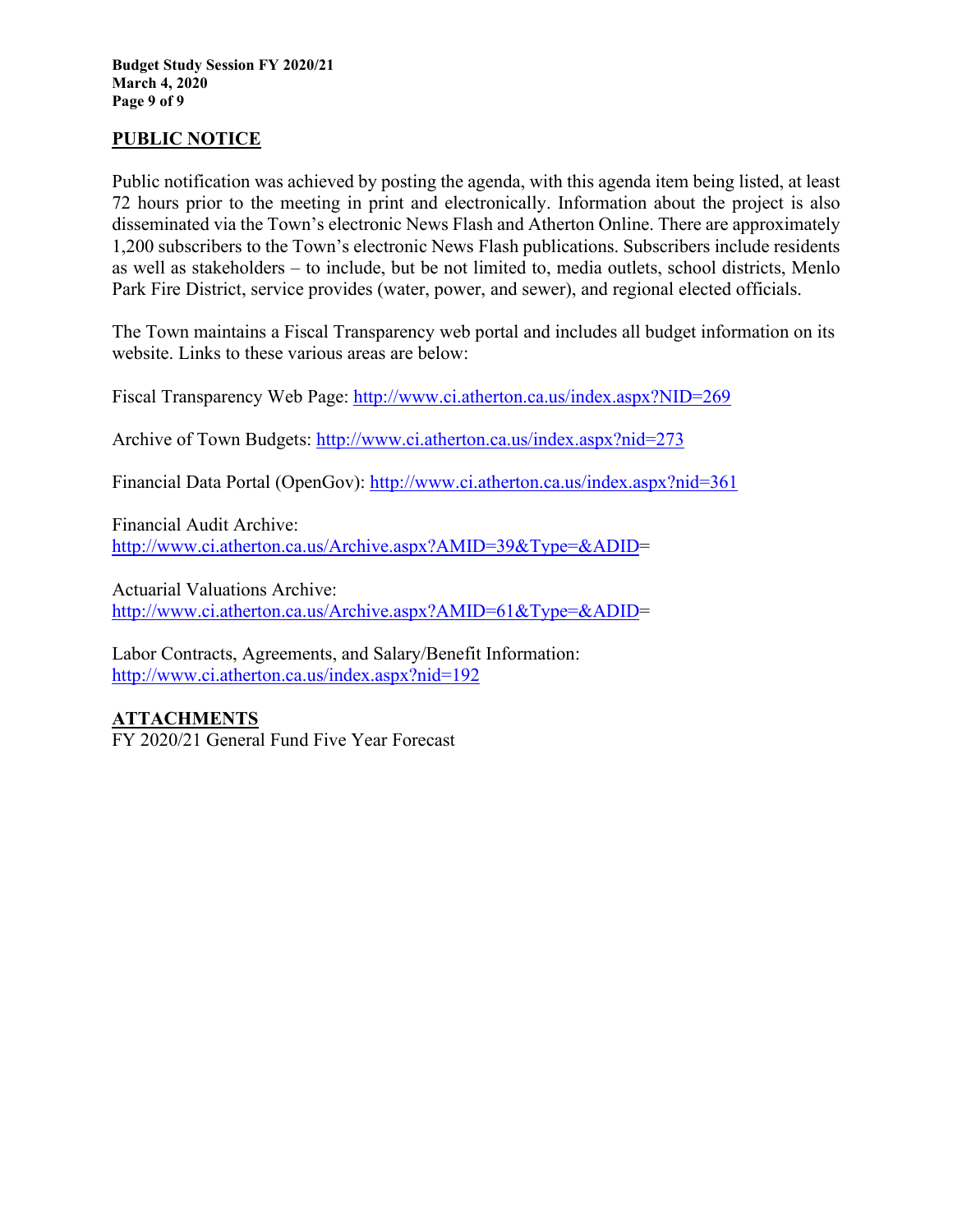|                              |                                                |                          |               |            |               |                                              | Revised    |            |                          |              |            |
|------------------------------|------------------------------------------------|--------------------------|---------------|------------|---------------|----------------------------------------------|------------|------------|--------------------------|--------------|------------|
| Town of Atherton             |                                                |                          |               |            |               | <b>Factor Table</b>                          | FY 2020/21 | FY 2021/22 | FY 2022/23               | FY 2023/24   | FY 2024/25 |
| General Fund 101             |                                                |                          |               |            |               | <b>Factor-Property</b>                       | 0.050      | 0.040      | 0.040                    | 0.040        | 0.035      |
|                              | Revenue & Expenditures 5-Yr Proj               |                          |               |            |               | <b>Factor-Building</b>                       | 0.020      | 0.020      | 0.020                    | 0.020        | 0.020      |
|                              |                                                |                          |               |            |               | Factor-Oth-Low                               | 0.020      | 0.015      | 0.015                    | 0.010        | 0.010      |
|                              |                                                |                          |               |            |               | Factor-Oth-High                              | 0.020      | 0.020      | 0.020                    | 0.020        | 0.020      |
|                              |                                                |                          |               |            |               | Salary+Benefits                              | 0.040      | 0.040      | 0.040                    | 0.040        | 0.040      |
|                              |                                                |                          |               |            |               | <b>Other Admin</b>                           | 0.040      | 0.040      | 0.040                    | 0.040        | 0.040      |
|                              |                                                |                          |               |            |               | Planning                                     | 0.030      | 0.030      | 0.030                    | 0.030        | 0.030      |
|                              | Property Tax W/O ERAF                          |                          |               |            |               | 6.25%                                        | 5.35%      | 4.00%      | 3.96%                    | 4.00%        | 3.50%      |
| Account                      | <b>Description</b>                             | Actual                   | <b>Actual</b> | Actual     | <b>Actual</b> | <b>Revised</b><br><b>Budget</b><br>2019-2020 |            |            | <b>5-Year Projection</b> |              |            |
|                              |                                                | 2015-2016                | 2016-2017     | 2017-2018  | 2018-2019     |                                              | FY 2020/21 | FY 2021/22 | FY 2022/23               | FY 2023/24   | FY 2024/25 |
|                              | <b>Revenues</b>                                |                          |               |            |               |                                              |            |            |                          |              |            |
| 101-00-40001-000             | Secured Property Tax                           | 6,923,099                | 7,515,741     | 8,080,982  | 8,662,522     | 9,236,129                                    | 9,702,935  | 10,091,053 | 10,494,695               | 10,914,483   | 11,296,490 |
| 101-00-40002-000             | Unsecured                                      | 366,872                  | 380,418       | 434,767    | 433,425       | 453,074                                      | 480,595    | 499,818    | 519,811                  | 540,604      | 559,525    |
|                              | 101-00-40004-000 SB813 Redemption (Suppl)      | 257,917                  | 260,285       | 255,995    | 299,345       | 301,028                                      | 321,079    | 333,923    | 347,279                  | 361,171      | 373,812    |
| 101-00-40006-000             | Prop Tax in Lieu of VLF (motor veh)            | 943,472                  | 1,020,888     | 1,096,821  | 1,174,444     | 996,438                                      | 1,056,260  | 1,098,510  | 1,142,451                | 1,188,149    | 1,229,734  |
| 101-00-40008-000 Excess ERAF |                                                | $\overline{\phantom{a}}$ |               |            |               |                                              |            | $\Omega$   | $\mathbf{0}$             | $\mathbf{0}$ |            |
| 101-00-40010-000             | Unsecured SB813 Redemp/Suppl                   | 3,166                    | 9,135         | 4,246      | 6,276         |                                              |            |            |                          |              | 0          |
| 101-00-42005-000             | <b>Property Transfer Tax</b>                   | 413,241                  | 409,226       | 447,096    | 440,871       | 487,839                                      | 527,231    | 548,320    | 565,376                  | 587,991      | 608,571    |
|                              | <b>Total Property Taxes</b>                    | 8,907,767                | 9,595,693     | 10,319,908 | 11,016,883    | 11,474,508                                   | 12,088,100 | 12,571,624 | 13,069,612               | 13,592,397   | 14,068,131 |
| 101-00-41001-000             | Sales & Use Tax General                        | 174,612                  | 254,793       | 225,389    | 250,391       | 230,146                                      | 234,749    | 238,270    | 241,844                  | 244,263      | 246,705    |
|                              | 101-00-41002-040 Prop 172 Sales Tax for Police | 83,312                   | 85,258        | 87,766     | 92,919        | 86,293                                       | 88,019     | 89,339     | 90,679                   | 91,586       | 92,502     |
| 101-00-41004-000             | In Lieu Sales Tax/Trip Flip                    | 165,520                  | 23            |            |               |                                              |            | $\Omega$   | $\mathbf{0}$             | ∩            |            |
|                              | <b>Total Sales Taxes</b>                       | 423,444                  | 340,074       | 313,155    | 343,309       | 316,439                                      | 322,768    | 327,609    | 332,523                  | 335,849      | 339,207    |
|                              |                                                | 61.6%                    | 80.3%         | 92.1%      | 109.6%        | 101.0%                                       | 102.0%     | 101.5%     | 101.5%                   | 101.0%       | 101.0      |
| 101-00-42001-000             | <b>Franchise Taxes-Utilities</b>               | 218,407                  | 237,035       | 240,215    | 237,574       | 245,325                                      | 250,232    | 253,985    | 257,795                  | 260,373      | 262,976    |
| 101-00-42002-000             | Franchise Tax-Cal Water                        | 119,054                  | 121,898       | 142,588    | 149,310       | 155,281                                      | 158,387    | 160,762    | 163,174                  | 164,806      | 166,454    |
| 101-00-42003-000             | Franchise Tax-Garbage                          | 333,132                  | 332,498       | 309,812    | 328,957       | 326,893                                      | 333,431    | 338,432    | 343,509                  | 346,944      | 350,413    |
| 101-00-42004-000             | Franchise Taxes-Cable                          | 137,021                  | 141,495       | 140,845    | 103,702       | 176,662                                      | 180,195    | 182,898    | 185,642                  | 187,498      | 189,373    |
|                              | <b>Total Franchise Fees</b>                    | 807,614                  | 832,926       | 833,461    | 819,542       | 904,161                                      | 922,244    | 936,078    | 950,119                  | 959,620      | 969,216    |
|                              |                                                | 99.3%                    | 103.1%        | 100.1%     | 98.3%         | 108.5%                                       | 102.0%     | 101.5%     | 101.5%                   | 101.0%       | 101.09     |
| 101-00-40005-000             | Homeowners Exemption                           | 36,323                   | 35,854        | 35,227     | 34,661        | 36,471                                       | 37,200     | 37,758     | 38,325                   | 38,708       | 39,095     |
|                              | 101-00-40007-000 Motor Veh. Lic Fees (MVLF)    | 4,844                    | 3,203         | 3,763      | 3,425         | 3,840                                        | 3,917      | 3,976      | 4,035                    | 4,076        | 4,116      |
|                              | Total Intergovernmental                        | 41,167                   | 39,057        | 38,990     | 38,086        | 40,311                                       | 41,117     | 41,734     | 42,360                   | 42,784       | 43,211     |
|                              |                                                | 104.6%                   | 94.9%         | 99.8%      | 97.7%         | 103.4%                                       | 102.0%     | 101.5%     | 101.5%                   | 101.0%       | 101.0%     |
|                              | 101-00-43001-000 Business Licenses             | 175,999                  | 240,700       | 240,031    | 227,679       | 262,033                                      | 267,274    | 271,283    | 275,352                  | 278,106      | 280,887    |
|                              | Total Business License Tax                     | 175,999                  | 240,700       | 240,031    | 227,679       | 262,033                                      | 267,274    | 271,283    | 275,352                  | 278,106      | 280,887    |
|                              |                                                | 68.5%                    | 136.8%        | 99.7%      | 94.9%         | 109.2%                                       | 102.0%     | 101.5%     | 101.5%                   | 101.0%       | 101.09     |
| 101-00-47001-000             | Home Occupation Permit                         | 300                      | 300           | 600        | 300           | 300                                          | 306        | 312        | 318                      | 325          | 331        |
| 101-00-47019-020             | Zoning & Planning Fees                         | 245,529                  | 247,897       | 230,129    | 191,067       | 232,000                                      | 236,640    | 241,373    | 246,200                  | 251,124      | 256,147    |
|                              | Total Planning Revenue                         | 245,829                  | 248,197       | 230,729    | 191,367       | 232,300                                      | 236,946    | 241,685    | 246,519                  | 251,449      | 256,478    |
|                              |                                                | 83.7%                    | 101.0%        | 93.0%      | 82.9%         | 100.7%                                       | 102.0%     | 102.0%     | 102.0%                   | 102.0%       | 102.0%     |
|                              | 101-00-47002-025 Building Permit Fee           | 880,779                  | 1,111,832     | 1,165,834  | 1,090,343     | 1,083,787                                    | 1,105,463  | 1,127,572  | 1,150,123                | 1,173,126    | 1,196,588  |
|                              | 101-00-47004-025 Grading & Drainage            | 70,699                   | 65,720        | 67,340     | 58,936        | 70,000                                       | 71,400     | 72,828     | 74,285                   | 75,770       | 77,286     |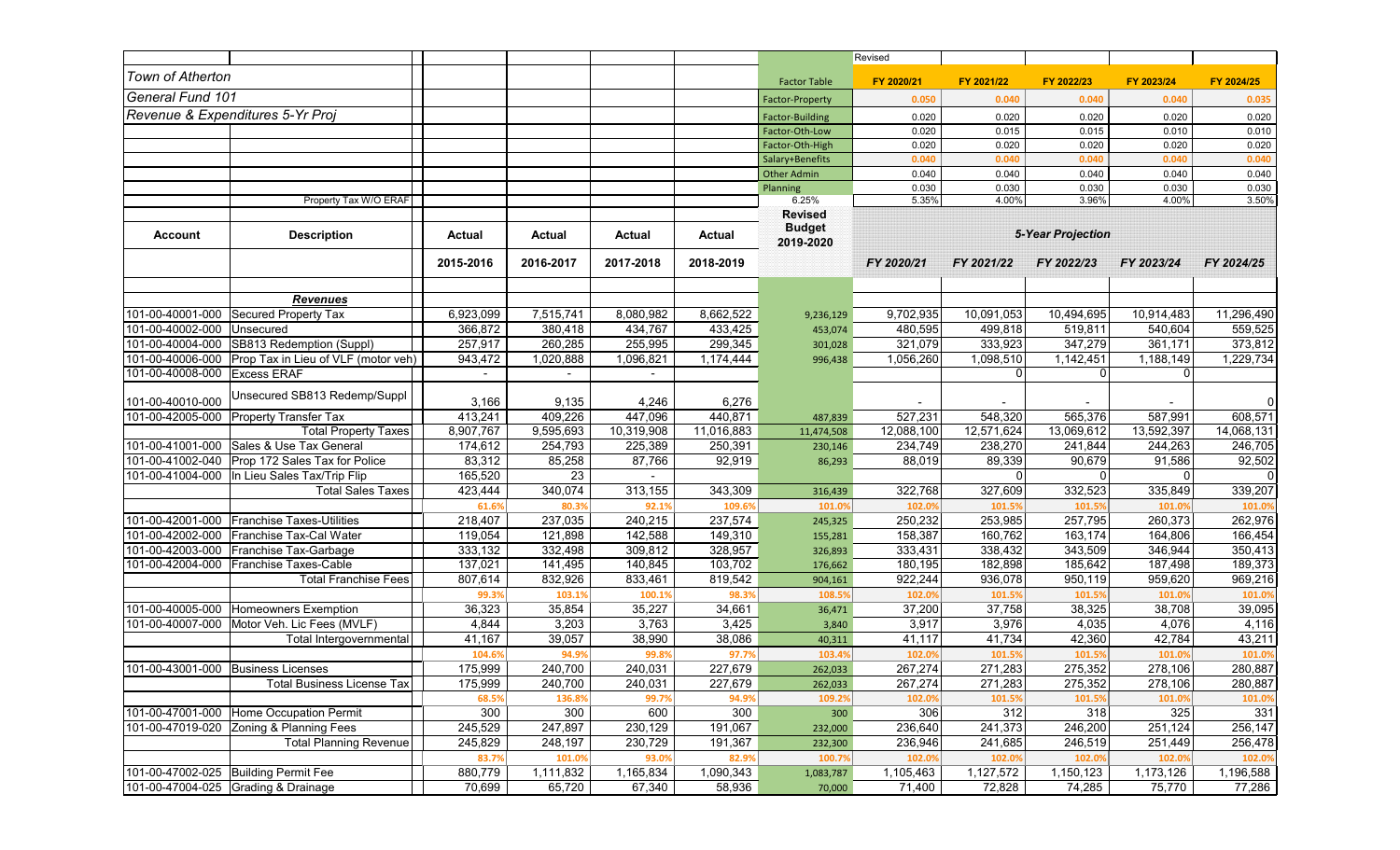| General Fund 101<br>0.050<br>0.040<br>0.040<br>0.040<br><b>Factor-Property</b><br>Revenue & Expenditures 5-Yr Proj<br>0.020<br>0.020<br>0.020<br>0.020<br><b>Factor-Building</b><br>0.020<br>0.015<br>0.015<br>0.010<br>Factor-Oth-Low<br>Factor-Oth-High<br>0.020<br>0.020<br>0.020<br>0.020<br>0.040<br>Salary+Benefits<br>0.040<br>0.040<br>0.040<br>0.040<br>0.040<br>0.040<br>0.040<br><b>Other Admin</b><br>0.030<br>0.030<br>0.030<br>0.030<br>Planning<br>Property Tax W/O ERAF<br>3.96%<br>4.00%<br>6.25%<br>5.35%<br>4.00%<br><b>Revised</b><br><b>Budget</b><br><b>5-Year Projection</b><br><b>Description</b><br><b>Actual</b><br><b>Actual</b><br><b>Account</b><br>Actual<br><b>Actual</b><br>2019-2020<br>2015-2016<br>2016-2017<br>2017-2018<br>2018-2019<br>FY 2020/21<br>FY 2021/22<br>FY 2022/23<br>FY 2023/24<br>101-00-47009-025 Photocopy Fee<br>$\overline{\phantom{a}}$<br>$\overline{\phantom{a}}$ | FY 2024/25        |
|-----------------------------------------------------------------------------------------------------------------------------------------------------------------------------------------------------------------------------------------------------------------------------------------------------------------------------------------------------------------------------------------------------------------------------------------------------------------------------------------------------------------------------------------------------------------------------------------------------------------------------------------------------------------------------------------------------------------------------------------------------------------------------------------------------------------------------------------------------------------------------------------------------------------------------|-------------------|
|                                                                                                                                                                                                                                                                                                                                                                                                                                                                                                                                                                                                                                                                                                                                                                                                                                                                                                                             | 0.035             |
|                                                                                                                                                                                                                                                                                                                                                                                                                                                                                                                                                                                                                                                                                                                                                                                                                                                                                                                             | 0.020             |
|                                                                                                                                                                                                                                                                                                                                                                                                                                                                                                                                                                                                                                                                                                                                                                                                                                                                                                                             | 0.010             |
|                                                                                                                                                                                                                                                                                                                                                                                                                                                                                                                                                                                                                                                                                                                                                                                                                                                                                                                             | 0.020             |
|                                                                                                                                                                                                                                                                                                                                                                                                                                                                                                                                                                                                                                                                                                                                                                                                                                                                                                                             | 0.040             |
|                                                                                                                                                                                                                                                                                                                                                                                                                                                                                                                                                                                                                                                                                                                                                                                                                                                                                                                             | 0.040             |
|                                                                                                                                                                                                                                                                                                                                                                                                                                                                                                                                                                                                                                                                                                                                                                                                                                                                                                                             | 0.030             |
|                                                                                                                                                                                                                                                                                                                                                                                                                                                                                                                                                                                                                                                                                                                                                                                                                                                                                                                             | 3.50%             |
|                                                                                                                                                                                                                                                                                                                                                                                                                                                                                                                                                                                                                                                                                                                                                                                                                                                                                                                             |                   |
|                                                                                                                                                                                                                                                                                                                                                                                                                                                                                                                                                                                                                                                                                                                                                                                                                                                                                                                             | FY 2024/25        |
|                                                                                                                                                                                                                                                                                                                                                                                                                                                                                                                                                                                                                                                                                                                                                                                                                                                                                                                             |                   |
| 101-00-47021-025   Plan Check Fee<br>390,266<br>477,931<br>553,541<br>391,289<br>484,500<br>494,190<br>504,074<br>514,155<br>475,000                                                                                                                                                                                                                                                                                                                                                                                                                                                                                                                                                                                                                                                                                                                                                                                        | 524,438           |
| 101-00-47030-025 Tree Removal Plan Check<br>88,212<br>92,625<br>66,079<br>55,503<br>70,096<br>71,498<br>72,928<br>74,387<br>68,722                                                                                                                                                                                                                                                                                                                                                                                                                                                                                                                                                                                                                                                                                                                                                                                          | 75,875            |
| 101-00-47034-025 Contract Plan Review Services                                                                                                                                                                                                                                                                                                                                                                                                                                                                                                                                                                                                                                                                                                                                                                                                                                                                              |                   |
| 472<br>101-00-48502-025   Miscellaneous Income<br>366<br>$\blacksquare$<br>$\sim$<br>$\blacksquare$<br>$\overline{\phantom{a}}$<br>$\overline{\phantom{a}}$                                                                                                                                                                                                                                                                                                                                                                                                                                                                                                                                                                                                                                                                                                                                                                 | $\sim$            |
| <b>Total Building Revenue</b><br>1,430,428<br>1,748,474<br>1,852,795<br>1,596,071<br>1,731,459<br>1,766,088<br>1,801,410<br>1,837,438<br>1,697,509                                                                                                                                                                                                                                                                                                                                                                                                                                                                                                                                                                                                                                                                                                                                                                          | 1,874,187         |
| 86.7%<br>122.2%<br>106.0%<br>86.1%<br>102.0%<br>91.6%<br>102.0%<br>102.0%<br>102.0%                                                                                                                                                                                                                                                                                                                                                                                                                                                                                                                                                                                                                                                                                                                                                                                                                                         | 102.09            |
| 101-00-44001-040 Municipal & Vehicle Code Fines<br>10,987<br>11,289<br>9,802<br>16,779<br>9,604<br>9,748<br>9,895<br>9,994<br>9,416                                                                                                                                                                                                                                                                                                                                                                                                                                                                                                                                                                                                                                                                                                                                                                                         | 10,093            |
| 101-00-44002-040 Other Fines & Forfeiture (County)<br>67,068<br>37,036<br>38,354<br>48,280<br>45,518<br>46,200<br>47,362<br>46,893<br>44,625                                                                                                                                                                                                                                                                                                                                                                                                                                                                                                                                                                                                                                                                                                                                                                                | 47,836            |
| 101-00-45007-040 POST Reimb<br>12,625<br>3,376<br>12,218<br>16,750<br>31,365<br>31,835<br>32,313<br>32,636<br>30,750                                                                                                                                                                                                                                                                                                                                                                                                                                                                                                                                                                                                                                                                                                                                                                                                        | 32,962            |
| 101-00-45009-040 CALNENA Reimb<br>1,123<br>$\blacksquare$<br>$\blacksquare$<br>$\blacksquare$<br>$\sim$                                                                                                                                                                                                                                                                                                                                                                                                                                                                                                                                                                                                                                                                                                                                                                                                                     | $\sim$            |
| 101-00-45011-040 DOJ Grant (vests)<br>4,999<br>٠                                                                                                                                                                                                                                                                                                                                                                                                                                                                                                                                                                                                                                                                                                                                                                                                                                                                            |                   |
| 101-00-45012-040 DUI Grant<br>3,973<br>1,910                                                                                                                                                                                                                                                                                                                                                                                                                                                                                                                                                                                                                                                                                                                                                                                                                                                                                |                   |
| 101-00-45013-040 React Task Force Reimb<br>$\sim$<br>$\sim$<br>$\sim$<br>$\overline{a}$<br>$\sim$<br>$\blacksquare$<br>$\overline{a}$                                                                                                                                                                                                                                                                                                                                                                                                                                                                                                                                                                                                                                                                                                                                                                                       | $\sim$            |
| 101-00-45017-040 ABAG Grant<br>4,117<br>8,296<br>3,264<br>3,313<br>3,396<br>3,200<br>3,363<br>$\sim$                                                                                                                                                                                                                                                                                                                                                                                                                                                                                                                                                                                                                                                                                                                                                                                                                        | 3,430             |
| 101-00-47005-040 Other Licenses & Permit<br>2,527<br>5,480<br>5,118<br>5,195<br>5,326<br>3,151<br>5,246<br>5,273<br>5,018                                                                                                                                                                                                                                                                                                                                                                                                                                                                                                                                                                                                                                                                                                                                                                                                   | 5,379             |
| 101-00-47009-040 Photocopy Fee<br>241<br>38<br>362<br>178<br>179<br>181<br>186<br>184<br>175                                                                                                                                                                                                                                                                                                                                                                                                                                                                                                                                                                                                                                                                                                                                                                                                                                | 188               |
| 101-00-47011-040 Alarm Sign Fees<br>1,227<br>842<br>3,917<br>3,934<br>1,363<br>3,876<br>3,993<br>4,033<br>3,800                                                                                                                                                                                                                                                                                                                                                                                                                                                                                                                                                                                                                                                                                                                                                                                                             | 4,073             |
| 101-00-47012-040 Vehicle Release<br>925<br>1,052<br>1,075<br>1,326<br>1,380<br>1,240<br>1,346<br>1,366<br>1,300                                                                                                                                                                                                                                                                                                                                                                                                                                                                                                                                                                                                                                                                                                                                                                                                             | 1,394             |
| 166<br>101-00-47013-040 Police Report<br>$\mathbf{1}$                                                                                                                                                                                                                                                                                                                                                                                                                                                                                                                                                                                                                                                                                                                                                                                                                                                                       |                   |
| 101-00-47014-040 Fingerprinting Fee<br>96<br>128<br>75<br>102<br>104<br>105<br>106<br>100<br>$\overline{\phantom{a}}$                                                                                                                                                                                                                                                                                                                                                                                                                                                                                                                                                                                                                                                                                                                                                                                                       | 107               |
| 101-00-47015-040 Affidavit of Cost                                                                                                                                                                                                                                                                                                                                                                                                                                                                                                                                                                                                                                                                                                                                                                                                                                                                                          |                   |
| 101-00-47016-040 Special Service Fee<br>20,735<br>4,481<br>10,712<br>7,058<br>8,160<br>8,282<br>8,407<br>8,491<br>8,000                                                                                                                                                                                                                                                                                                                                                                                                                                                                                                                                                                                                                                                                                                                                                                                                     | 8,576             |
| 101-00-47017-040 Solicitor's Permit<br>168<br>124<br>124<br>31<br>158<br>160<br>163<br>165<br>155                                                                                                                                                                                                                                                                                                                                                                                                                                                                                                                                                                                                                                                                                                                                                                                                                           | 166               |
| 101-00-47018-040 Disaster Assistance Reimb<br>$\overline{\phantom{a}}$<br>$\sim$<br>$\sim$<br>$\sim$<br>$\blacksquare$<br>$\overline{\phantom{a}}$                                                                                                                                                                                                                                                                                                                                                                                                                                                                                                                                                                                                                                                                                                                                                                          | $\sim$            |
| 101-00-47046-040 Alarm Permit Fee<br>19,230<br>19,422<br>18,666<br>18,946<br>18,300                                                                                                                                                                                                                                                                                                                                                                                                                                                                                                                                                                                                                                                                                                                                                                                                                                         | 19,617            |
| 101-00-48004-040 Sale of Property<br>1,419<br>760<br>965<br>$\blacksquare$                                                                                                                                                                                                                                                                                                                                                                                                                                                                                                                                                                                                                                                                                                                                                                                                                                                  | $\sim$            |
| 101-00-48501-040 Donation/Contribution                                                                                                                                                                                                                                                                                                                                                                                                                                                                                                                                                                                                                                                                                                                                                                                                                                                                                      |                   |
| 101-00-48502-040 Miscellaneous Income<br>117<br>2,189<br>1,076<br>1,961<br>2,244<br>2,278<br>2,312<br>2,335<br>2,200                                                                                                                                                                                                                                                                                                                                                                                                                                                                                                                                                                                                                                                                                                                                                                                                        | 2,358             |
| 101-00-48503-040 Property Damage Reimbursement                                                                                                                                                                                                                                                                                                                                                                                                                                                                                                                                                                                                                                                                                                                                                                                                                                                                              |                   |
| 101-00-48505-040 SRO Reimbursement<br>80,000<br>80,000<br>80,000<br>80,000<br>80,000<br>80,000                                                                                                                                                                                                                                                                                                                                                                                                                                                                                                                                                                                                                                                                                                                                                                                                                              |                   |
| <b>Total Police Revenue</b><br>129,586<br>71,312<br>87,350<br>181,983<br>209,580<br>211,523<br>213,496<br>214,831<br>207,039                                                                                                                                                                                                                                                                                                                                                                                                                                                                                                                                                                                                                                                                                                                                                                                                |                   |
| 113.3%<br>55.0%<br>122.5%<br>208.3%<br>237.0%<br>101.2%<br>100.9%<br>100.9%<br>100.6%                                                                                                                                                                                                                                                                                                                                                                                                                                                                                                                                                                                                                                                                                                                                                                                                                                       | 80,000            |
| 101-00-45005-050 C/CAG AB 1546-vehicle regst fee<br>$\sim$<br>$\sim$<br>$\sim$<br>$\blacksquare$<br>$\sim$<br>$\overline{\phantom{a}}$                                                                                                                                                                                                                                                                                                                                                                                                                                                                                                                                                                                                                                                                                                                                                                                      | 216,180<br>100.69 |
| 101-00-45016-058 DOC-Cal Recylce Grant<br>5,000                                                                                                                                                                                                                                                                                                                                                                                                                                                                                                                                                                                                                                                                                                                                                                                                                                                                             | $\sim$            |
| 101-00-45019-050 ABAG Grant<br>$\sim$<br>$\blacksquare$<br>$\blacksquare$<br>$\sim$<br>$\blacksquare$<br>$\overline{\phantom{a}}$                                                                                                                                                                                                                                                                                                                                                                                                                                                                                                                                                                                                                                                                                                                                                                                           |                   |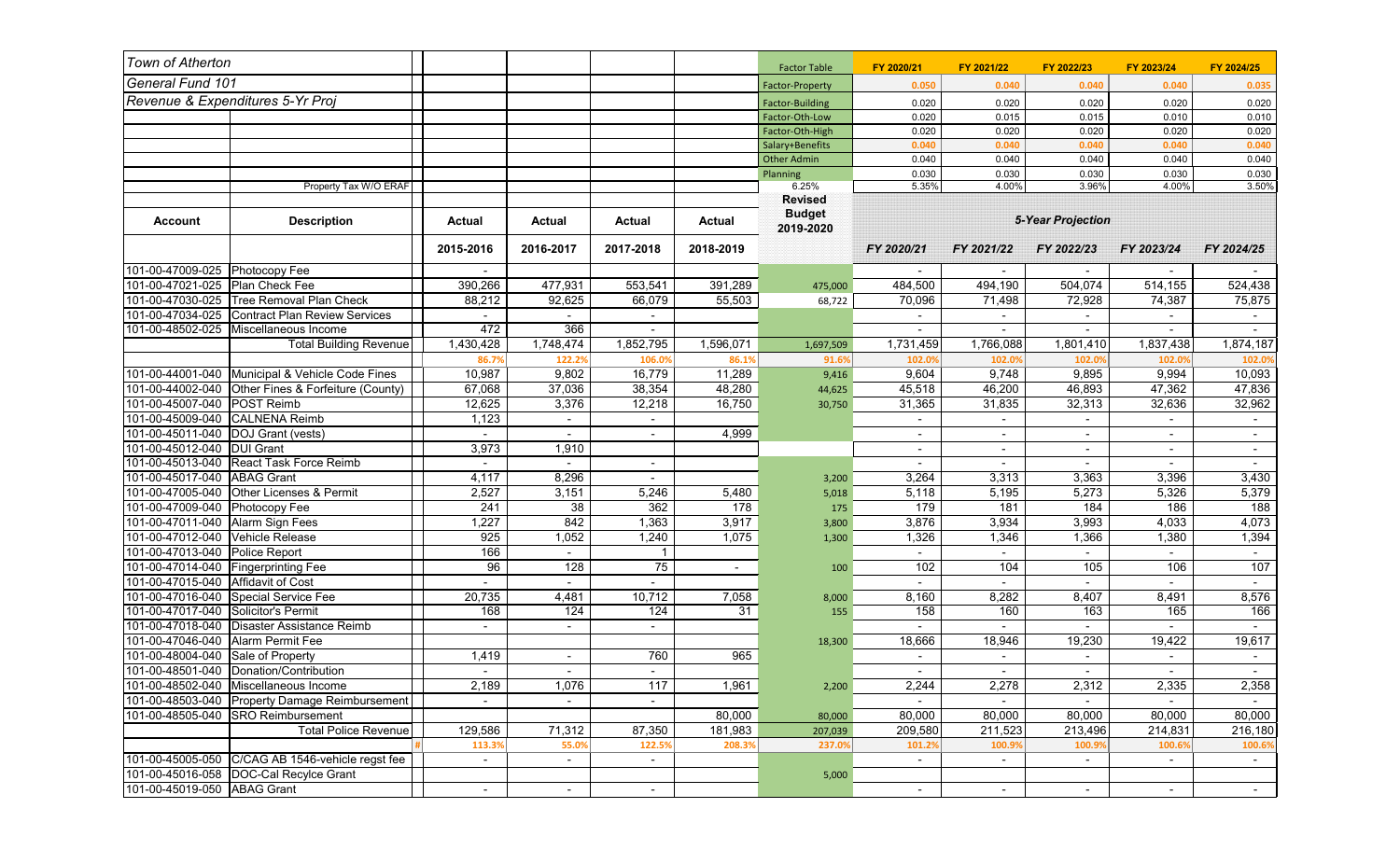| Town of Atherton                   |                                                    |                          |               |                          |               | <b>Factor Table</b>             | FY 2020/21               | FY 2021/22 | FY 2022/23 | FY 2023/24 | FY 2024/25 |
|------------------------------------|----------------------------------------------------|--------------------------|---------------|--------------------------|---------------|---------------------------------|--------------------------|------------|------------|------------|------------|
| General Fund 101                   |                                                    |                          |               |                          |               | Factor-Property                 | 0.050                    | 0.040      | 0.040      | 0.040      | 0.035      |
| Revenue & Expenditures 5-Yr Proj   |                                                    |                          |               |                          |               | <b>Factor-Building</b>          | 0.020                    | 0.020      | 0.020      | 0.020      | 0.020      |
|                                    |                                                    |                          |               |                          |               | Factor-Oth-Low                  | 0.020                    | 0.015      | 0.015      | 0.010      | 0.010      |
|                                    |                                                    |                          |               |                          |               | Factor-Oth-High                 | 0.020                    | 0.020      | 0.020      | 0.020      | 0.020      |
|                                    |                                                    |                          |               |                          |               | Salary+Benefits                 | 0.040                    | 0.040      | 0.040      | 0.040      | 0.040      |
|                                    |                                                    |                          |               |                          |               | <b>Other Admin</b>              | 0.040                    | 0.040      | 0.040      | 0.040      | 0.040      |
|                                    |                                                    |                          |               |                          |               | Planning                        | 0.030                    | 0.030      | 0.030      | 0.030      | 0.030      |
|                                    | Property Tax W/O ERAF                              |                          |               |                          |               | 6.25%                           | 5.35%                    | 4.00%      | 3.96%      | 4.00%      | 3.50%      |
|                                    |                                                    |                          |               |                          |               | <b>Revised</b><br><b>Budget</b> |                          |            |            |            |            |
| <b>Account</b>                     | <b>Description</b>                                 | Actual                   | <b>Actual</b> | <b>Actual</b>            | <b>Actual</b> | 2019-2020                       | <b>5-Year Projection</b> |            |            |            |            |
|                                    |                                                    | 2015-2016                | 2016-2017     | 2017-2018                | 2018-2019     |                                 | FY 2020/21               | FY 2021/22 | FY 2022/23 | FY 2023/24 | FY 2024/25 |
|                                    | 101-00-45021-053 Highway Maint Reimbursement       |                          | 71,400        | 35,700                   | 35,700        | 35,700                          | 35,700                   | 35,700     | 35,700     | 35,700     | 35,700     |
| 101-00-47003-050                   | Encroachment                                       | 289,293                  | 331,656       | 437,971                  | 622,526       | 500,000                         | 510,000                  | 517,650    | 525,415    | 530,669    | 535,976    |
| 101-00-47009-050 Photocopy Fee     |                                                    | $\overline{\phantom{a}}$ |               |                          |               |                                 |                          |            |            |            |            |
|                                    | 101-00-48503-053 Property Damage Reimb             | $\sim$                   |               |                          |               |                                 |                          |            |            |            |            |
|                                    | <b>Total DPW Revenue</b>                           | 289,293                  | 403,056       | 473,671                  | 658,226       | 540,700                         | 545,700                  | 553,350    | 561,115    | 566,369    | 571,676    |
|                                    |                                                    | 102.8%                   | 139.39        | 117.5%                   | 139.0%        | 114.2%                          | 100.9%                   | 101.4%     | 101.4%     | 100.9%     | 100.99     |
| 101-00-47022-058 Social Fees       |                                                    | 60,948                   | 102,005       | 84,298                   | 93,275        | 97,700                          | 99,654                   | 101,149    | 102,666    | 103,693    | 104,730    |
| 101-00-47023-058 Meeting Fees      |                                                    | 37,300                   | 23,550        | 36,854                   | 21,677        | 24,000                          | 24,480                   | 24,847     | 25,220     | 25,472     | 25,727     |
| 101-00-47024-058 Misc. Use Fee     |                                                    | $\blacksquare$           | $\sim$        | $\sim$                   |               |                                 | $\blacksquare$           | $\sim$     | $\sim$     |            | $\sim$     |
| 101-00-47025-058 Class Fees        |                                                    | 28,828                   | 18,740        | 26,860                   | 19,995        | 25,000                          | 25,500                   | 25,883     | 26,271     | 26,533     | 26,799     |
| 101-00-47028-058 Weddings          |                                                    | 11,900                   | 30,200        | 27,000                   | 29,487        | 38,000                          | 38,760                   | 39,341     | 39,932     | 40,331     | 40,734     |
|                                    | 101-00-47029-058 Park Day Use Fee                  | 10,900                   | 12,575        | 10,375                   | 12,375        | 12,000                          | 12,240                   | 12,424     | 12,610     | 12,736     | 12,863     |
|                                    | 101-00-47039-058 Park Rev-Admin 30% Non-Resident   | 25,455                   | 33,225        | 28,944                   | 33,120        | 35,000                          | 35,700                   | 36,236     | 36,779     | 37,147     | 37,518     |
|                                    | 101-00-47040-058 Park Rev-Admin 15% Resident       | 3,199                    | 4,470         | 6,705                    | 2,925         | 6,500                           | 6,630                    | 6,729      | 6,864      | 7,001      | 7,141      |
|                                    | 101-00-48501-058 Donation/Contribution             |                          |               |                          |               |                                 |                          |            |            |            |            |
|                                    | <b>Total Park Program Revenue</b>                  | 178,530                  | 224,765       | 221,036                  | 212,854       | 238,200                         | 242,964                  | 246,608    | 250,341    | 252,913    | 255,512    |
|                                    |                                                    | 100.3%                   | 125.9%        | 98.3%                    | 96.3%         | 107.8%                          | 102.0%                   | 101.5%     | 101.5%     | 101.0%     | 101.0      |
|                                    | 101-00-44003-000 Heritage Tree Damage Fee          | $\sim$                   | 16,800        | 6,400                    | 48,870        | 39,920                          | 40,718                   | 41,329     | 41,949     | 42,369     | 42,792     |
|                                    | 101-00-40004-000 C & D Deposit Forfeited           | 4,200                    | 104,600       | 268,113                  | 601,547       | 65,000                          | 41,261                   | 41,880     | 42,508     | 52,185     | 52,707     |
|                                    | 101-00-45008-000 SB 90 Reimbursement               | 20,215                   |               |                          |               |                                 |                          |            |            |            |            |
| 101-00-45016-025  DOC Grant        |                                                    |                          | 10,000        | 5,000                    |               |                                 | 5,000                    | 5,000      | 5,000      | 5,000      | 5,000      |
| 101-00-45017-000 ABAG Grant        |                                                    |                          |               | $\overline{\phantom{0}}$ |               |                                 |                          |            |            |            |            |
| 101-00-45020-000                   | Other Reimbursements                               | 2,452                    | 4,683         |                          | 17            | 5,006                           | 5,106                    | 5,183      | 5,260      | 5,313      | 5,366      |
|                                    | 101-00-47005-000 Other Licenses & Permit           | 3,600                    |               |                          |               |                                 | $\blacksquare$           | $\sim$     | $\sim$     |            | $\sim$     |
|                                    | 101-00-47005-012 Other Licenses & Permit           |                          | 1,875         | 2,100                    | 1,950         | 2,100                           |                          |            |            |            |            |
|                                    | 101-00-47008-000 Document/Research Fee             |                          |               |                          |               |                                 |                          | ٠          |            |            | $\sim$     |
| 101-00-47009-000 Photocopy Fee     |                                                    | $\overline{29}$          | 455           | $\overline{\phantom{0}}$ |               |                                 |                          | $\sim$     |            |            | $\sim$     |
|                                    | 101-00-47031-030 Tree Inspection Fee               | 25.419                   | 30.457        | 26,532                   | 28,396        | 29,782                          | 30,378                   | 30,833     | 31,296     | 31,609     | 31,925     |
|                                    | 101-00-47036-030 Admin Citation (code enforcement) | 28,600                   | 31,700        | 44,900                   | 84,200        | 55,000                          | 56,100                   | 56,942     | 57,796     | 58,374     | 58,957     |
|                                    | 101-00-47038-000   Banner Permit Fee               | 1,350                    | 1,800         | 2,663                    | 1,875         | 2,400                           | 2,448                    | 2,485      | 2,522      | 2,547      | 2,573      |
|                                    | 101-00-47045-000 Drone Application Fee             |                          |               | 5,550                    | 150           | 750                             | 765                      | 776        | 788        | 796        | 804        |
| 101-00-48001-000   Interest Income |                                                    | 105,469                  | 48,009        | 190,679                  | 726,088       | 180,000                         | 150,600                  | 147,264    | 149,473    | 150,968    | 152,477    |
|                                    | 101-00-48002-000 Cell Antenna Lease                | 50,665                   | 53,198        | 55,858                   | 58,651        | 60,876                          | 63,920                   | 67,116     | 70,472     | 73,995     | 77,695     |
|                                    | 101-00-48003-000 Property Rental - Playschool      | 78,118                   | 79,810        | 82,153                   | 85,512        | 87,897                          | 89,655                   | 91,000     | 92,365     | 93,288     | 94,221     |
| 101-00-48004-000 Sale of Property  |                                                    | $\sim$                   | $\sim$        | 350                      |               | 850                             | 867                      | 880        | 893        | 902        | 911        |
| 101-00-48005-000 Post Office       |                                                    | 7,869                    | 7,550         | 7,207                    | 6,751         | 3,500                           | 3,570                    | 3,624      | 3,678      | 3,715      | 3,752      |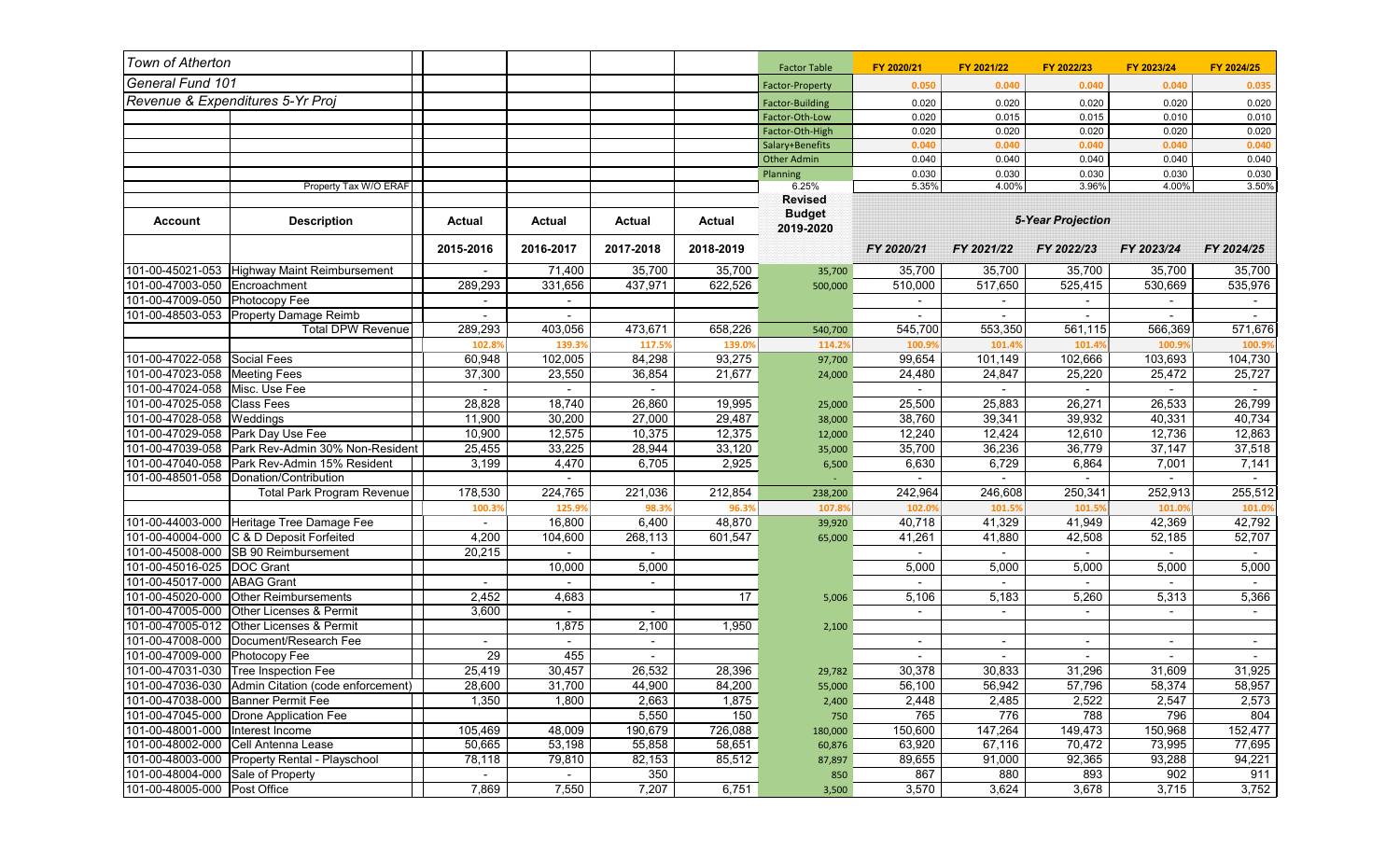| Town of Atherton                   |                                                                    |                          |               |                |               | <b>Factor Table</b>                          | FY 2020/21               | FY 2021/22               | FY 2022/23               | FY 2023/24               | FY 2024/25 |
|------------------------------------|--------------------------------------------------------------------|--------------------------|---------------|----------------|---------------|----------------------------------------------|--------------------------|--------------------------|--------------------------|--------------------------|------------|
| <b>General Fund 101</b>            |                                                                    |                          |               |                |               | <b>Factor-Property</b>                       | 0.050                    | 0.040                    | 0.040                    | 0.040                    | 0.035      |
|                                    | Revenue & Expenditures 5-Yr Proj                                   |                          |               |                |               | <b>Factor-Building</b>                       | 0.020                    | 0.020                    | 0.020                    | 0.020                    | 0.020      |
|                                    |                                                                    |                          |               |                |               | Factor-Oth-Low                               | 0.020                    | 0.015                    | 0.015                    | 0.010                    | 0.010      |
|                                    |                                                                    |                          |               |                |               | Factor-Oth-High                              | 0.020                    | 0.020                    | 0.020                    | 0.020                    | 0.020      |
|                                    |                                                                    |                          |               |                |               | Salary+Benefits                              | 0.040                    | 0.040                    | 0.040                    | 0.040                    | 0.040      |
|                                    |                                                                    |                          |               |                |               | <b>Other Admin</b>                           | 0.040                    | 0.040                    | 0.040                    | 0.040                    | 0.040      |
|                                    |                                                                    |                          |               |                |               | Planning                                     | 0.030                    | 0.030                    | 0.030                    | 0.030                    | 0.030      |
|                                    | Property Tax W/O ERAF                                              |                          |               |                |               | 6.25%                                        | 5.35%                    | 4.00%                    | 3.96%                    | 4.00%                    | 3.50%      |
| <b>Account</b>                     | <b>Description</b>                                                 | Actual                   | <b>Actual</b> | <b>Actual</b>  | <b>Actual</b> | <b>Revised</b><br><b>Budget</b><br>2019-2020 | <b>5-Year Projection</b> |                          |                          |                          |            |
|                                    |                                                                    | 2015-2016                | 2016-2017     | 2017-2018      | 2018-2019     |                                              | FY 2020/21               | FY 2021/22               | FY 2022/23               | FY 2023/24               | FY 2024/25 |
| 101-00-48501-000                   | Donations/Contributions                                            |                          |               | 3,377          |               |                                              | $\blacksquare$           | $\overline{\phantom{a}}$ | $\sim$                   | $\overline{\phantom{a}}$ |            |
| 101-00-48502-000                   | Miscellaneous Income                                               | 1,572                    | 8,691         | 5,786          | 10,104        | 3,000                                        | 3,060                    | 3,106                    | 3,152                    | 3,184                    | 3,216      |
| 101-00-48505-000                   | <b>Escheated Unclaimed Property</b>                                | $\overline{\phantom{a}}$ |               | $\sim$         |               |                                              |                          | $\sim$                   | $\sim$                   |                          | $\sim$     |
| 101-00-48507-000 Settlement/Claims |                                                                    |                          | 7,328         | $\blacksquare$ | 6,638         |                                              |                          |                          |                          |                          | $\sim$     |
|                                    |                                                                    |                          |               | 297            |               |                                              | $\overline{\phantom{a}}$ | $\sim$                   | $\overline{\phantom{a}}$ | $\overline{\phantom{a}}$ | $\sim$     |
|                                    | <b>Total Misc. Revenues</b>                                        | 329,558                  | 406,956       | 706,965        | 1,660,748     | 536,081                                      | 493,448                  | 497,417                  | 507,152                  | 524,245                  | 532,397    |
|                                    |                                                                    | 42.8%                    | 123.5%        | 173.7%         | 234.9%        | 75.8%                                        | 92.0%                    | 100.8%                   | 102.0%                   | 103.4%                   | 101.69     |
|                                    | <b>Total Operating Revenues</b>                                    | 12,959,215               | 14,151,210    | 15,318,089     | 16,946,749    | 16,449,281                                   | 17,101,600               | 17,665,000               | 18,250,000               | 18,856,000               | 19,407,082 |
|                                    |                                                                    |                          |               |                |               |                                              |                          |                          |                          |                          |            |
|                                    | <b>Expenditures</b>                                                | FY 2015/16               | FY 2016/17    | FY 2017/18     | FY 2018/19    | FY 2019/20                                   | FY 2020/21               | FY 2021/22               | FY 2022/23               | FY 2023/24               | FY 2024/25 |
|                                    | <b>City Council Department</b>                                     | 37,660                   | 39,105        | 111,327        | 43,638        | 55,834                                       | 58,067                   | 60,390                   | 62,504                   | 64,379                   | 66,632     |
|                                    | Administration Department                                          | 683,315                  | 794,667       | 774,241        | 795,819       | 836,994                                      | 817,571                  | 850,274                  | 880,033                  | 910,132                  | 945,813    |
|                                    | <b>City Attorney Department</b>                                    | 163,798                  | 157,334       | 167,712        | 225,011       | 364,600                                      | 279,184                  | 290,351                  | 300,514                  | 309,529                  | 320,363    |
|                                    | <b>Finance Department</b>                                          | 578,114                  | 654,304       | 666,077        | 701,754       | 779,314                                      | 778,797                  | 810,221                  | 838,144                  | 866,337                  | 899,814    |
|                                    | Planning Department                                                | 208,655                  | 228,549       | 281,801        | 266,525       | 337,781                                      | 325,856                  | 335,632                  | 345,701                  | 356,072                  | 366,754    |
|                                    | <b>Building Department</b>                                         | 1,054,429                | 1,200,876     | 1,275,633      | 1,191,448     | 1,322,150                                    | 1,302,898                | 1,355,014                | 1,402,440                | 1,445,870                | 1,497,880  |
|                                    | Inter-dept                                                         | 343,635                  | 341,674       | 461,119        | 624,018       | 787,867                                      | 1,172,182                | 1,285,282                | 1,382,532                | 1,405,086                | 1,430,113  |
|                                    | <b>Police Department</b>                                           | 6,027,820                | 6,521,887     | 6,796,760      | 7,494,480     | 7,971,446                                    | 8,354,511                | 8,854,816                | 9,292,828                | 9,601,193                | 9,927,556  |
|                                    | Public Works Department (adj)                                      | 1,480,198                | 1,488,839     | 1,518,890      | 1,649,833     | 2,402,359                                    | 2,390,395                | 2,486,011                | 2,573,021                | 2,653,051                | 2,742,215  |
|                                    | <b>Total Operating Expenditures</b>                                | 10,577,624               | 11,427,235    | 12,053,559     | 12,992,527    | 14,858,345                                   | 15,479,462               | 16,327,992               | 17,077,718               | 17,611,649               | 18,197,138 |
|                                    |                                                                    | 91.1%                    | 108.0%        | 0.0%           | 0.0%          | 123.3%                                       | 104.2%                   | 105.5%                   | 104.6%                   | 103.1%                   | 103.39     |
|                                    | <b>Excess (Deficiency) of</b><br><b>Revenues Over Expenditures</b> | 2,381,590                | 2,723,974     | 3,264,530      | 3,954,222     | 1,590,935                                    | 1,622,137                | 1,337,008                | 1,172,281                | 1,244,351                | 1,209,943  |
|                                    | <b>Other Financing Sources/(Uses)</b>                              |                          |               |                |               |                                              |                          |                          |                          |                          |            |
|                                    | Special Parcel Tax Fund Support Saf                                | 372,000                  | 372,000       | 372,000        |               |                                              | $\blacksquare$           |                          |                          | $\sim$                   |            |
|                                    | Trsfr in/(out) Tennis Fund                                         | $\sim$                   | $\sim$        | $\sim$         |               |                                              | ٠                        | $\sim$                   | $\sim$<br>$\sim$         | $\sim$                   | $\sim$     |
|                                    | Trsfr in/(out) CIP                                                 | (2,309,041)              | (4, 423, 138) | (165,000)      | (2, 532)      |                                              |                          |                          |                          |                          |            |
|                                    |                                                                    |                          |               |                |               |                                              |                          |                          |                          |                          |            |
|                                    | Trsfr in/(out) Road Impact Fee Fund                                | $\blacksquare$           |               | $\sim$         |               |                                              |                          |                          |                          |                          |            |
|                                    | <b>ERAF</b>                                                        | 1,066,958                | 1,103,185     | 1,280,172      | 1,691,772     | 1,784,091                                    | 1,450,000                | 1,500,000                | 1,500,000                | 1,550,000                | 1,550,000  |
|                                    | Trsfr in/(out) OPEB/Pension                                        | (680, 684)               |               | (92, 118)      |               |                                              |                          |                          |                          |                          |            |